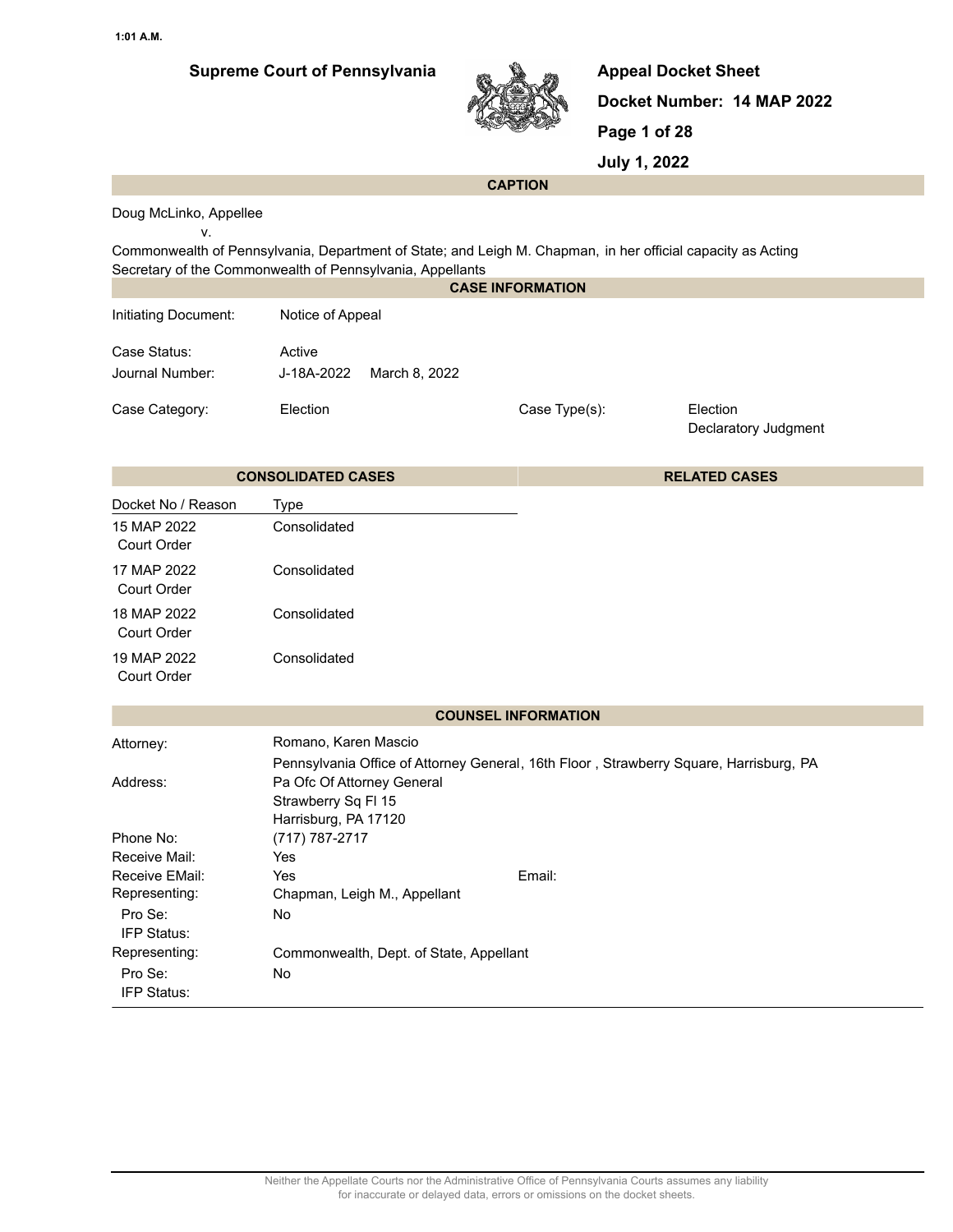# **Supreme Court of Pennsylvania**



**Appeal Docket Sheet Docket Number: 14 MAP 2022 Page 2 of 28**

| <b>COUNSEL INFORMATION</b> |                                                                                                                                                 |
|----------------------------|-------------------------------------------------------------------------------------------------------------------------------------------------|
| Attorney:                  | Boyer, Jacob Biehl                                                                                                                              |
| Address:                   | Pennsylvania Office of Attorney General, 16th Floor, Strawberry Square, Harrisburg, PA<br>Pa Office Of Attorney General<br>1600 Arch St Ste 300 |
|                            | Philadelphia, PA 19103                                                                                                                          |
| Phone No:                  | (267) 768-3968                                                                                                                                  |
| Receive Mail:              | Yes                                                                                                                                             |
| Receive EMail:             | Yes<br>Email:                                                                                                                                   |
| Representing:              | Chapman, Leigh M., Appellant                                                                                                                    |
| Pro Se:<br>IFP Status:     | No                                                                                                                                              |
| Representing:              | Commonwealth, Dept. of State, Appellant                                                                                                         |
| Pro Se:<br>IFP Status:     | No                                                                                                                                              |
| Attorney:                  | Delone, John Bartley                                                                                                                            |
|                            | Pennsylvania Office of Attorney General, 16th Floor, Strawberry Square, Harrisburg, PA                                                          |
| Address:                   | Pa Ofc Of Attorney General                                                                                                                      |
|                            | Strawberry Sq FI 15                                                                                                                             |
|                            | Harrisburg, PA 17120-0001                                                                                                                       |
| Phone No:<br>Receive Mail: | (717) 783-3226<br>Yes                                                                                                                           |
| Receive EMail:             | Email:<br>Yes                                                                                                                                   |
| Representing:              | Chapman, Leigh M., Appellant                                                                                                                    |
| Pro Se:                    | No                                                                                                                                              |
| IFP Status:                |                                                                                                                                                 |
| Representing:              | Commonwealth, Dept. of State, Appellant                                                                                                         |
| Pro Se:                    | No                                                                                                                                              |
| IFP Status:                |                                                                                                                                                 |
| Attorney:                  | Eisen, Norman L.                                                                                                                                |
|                            | Pro Hac Vice                                                                                                                                    |
| Address:                   | <b>States United Democracy Center</b>                                                                                                           |
|                            | 1101 17th Street NW                                                                                                                             |
|                            | Washington, DC 20036                                                                                                                            |
| Receive Mail:              | Yes                                                                                                                                             |
| Receive EMail:             | Email:<br>Yes                                                                                                                                   |
| Representing:              | Chapman, Leigh M., Appellant                                                                                                                    |
| Pro Se:<br>IFP Status:     | No                                                                                                                                              |
| Representing:              | Commonwealth, Dept. of State, Appellant                                                                                                         |
| Pro Se:                    | No                                                                                                                                              |
| IFP Status:                |                                                                                                                                                 |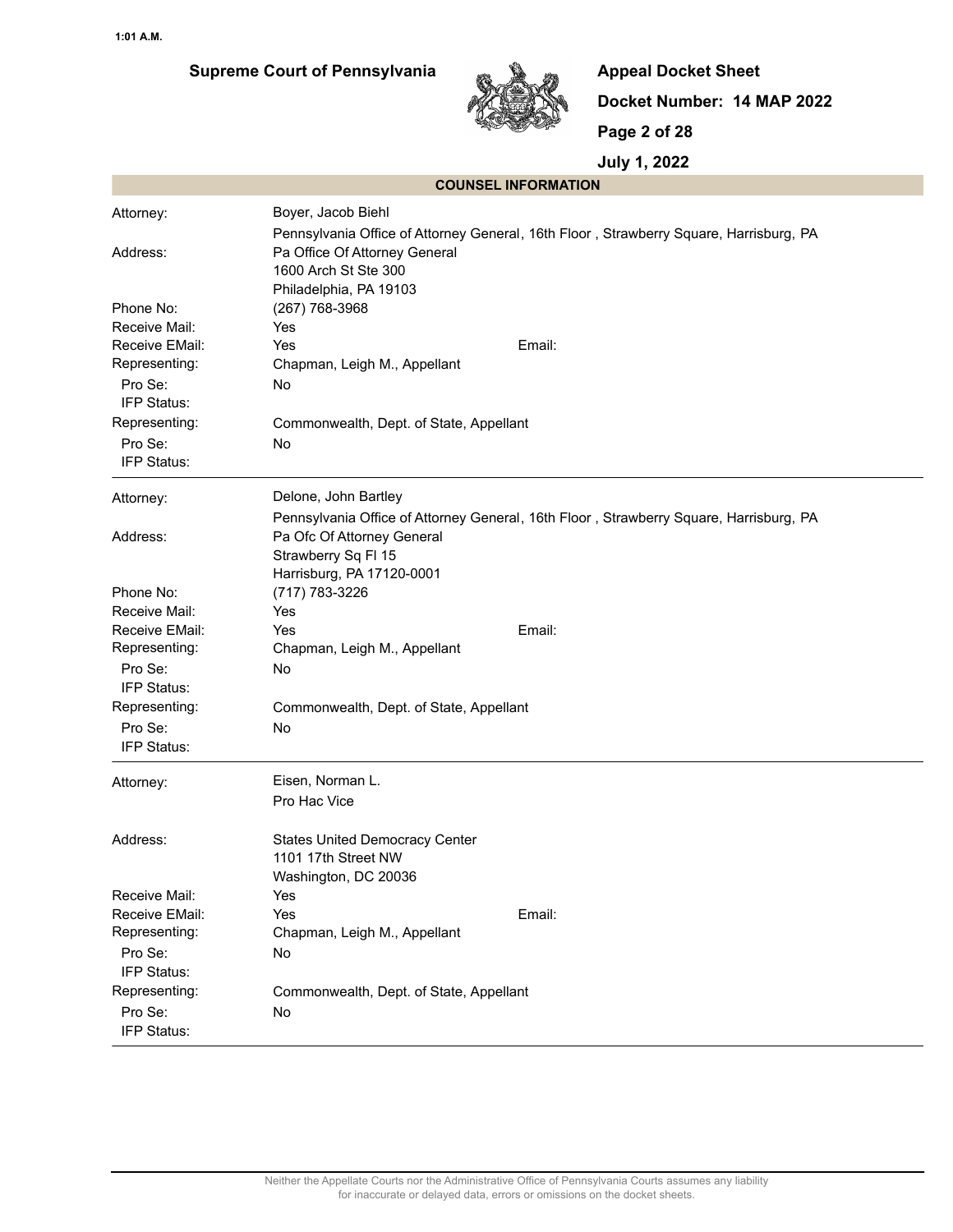# **Supreme Court of Pennsylvania**



**Appeal Docket Sheet Docket Number: 14 MAP 2022 Page 3 of 28**

|                | <b>COUNSEL INFORMATION</b>                        |
|----------------|---------------------------------------------------|
| Attorney:      | Hill, John Brent                                  |
|                | Hangley, Aronchick, Segal, Pudlin & Schiller      |
| Address:       | Hangley Aronchick Segal                           |
|                | 1 Logan Sq Fl 27                                  |
|                | Philadelphia, PA 19103                            |
| Phone No:      | (215) 496-7049                                    |
| Receive Mail:  | Yes                                               |
| Receive EMail: | Email:<br>Yes                                     |
| Representing:  | Chapman, Leigh M., Appellant                      |
| Pro Se:        | No                                                |
| IFP Status:    |                                                   |
| Representing:  | Commonwealth, Dept. of State, Appellant           |
| Pro Se:        | No                                                |
| IFP Status:    |                                                   |
| Attorney:      | Joel, Kenneth Lawson                              |
|                | Pennsylvania Governor's Office of General Counsel |
| Address:       | 333 Market St                                     |
|                | 17th Floor                                        |
|                | Harrisburg, PA 17101                              |
| Phone No:      | (717) 787-9348                                    |
| Receive Mail:  | Yes                                               |
| Representing:  | Chapman, Leigh M., Appellant                      |
| Pro Se:        | No                                                |
| IFP Status:    |                                                   |
| Representing:  | Commonwealth, Dept. of State, Appellant           |
| Pro Se:        | No                                                |
| IFP Status:    |                                                   |
| Attorney:      | Matz, Joshua                                      |
|                | Pro Hac Vice                                      |
| Address:       | Kaplan Hecker & Fink LLP                          |
|                | 350 Fifth Ave.                                    |
|                | 63rd Floor                                        |
|                | New York, NY 10118                                |
| Receive Mail:  | Yes                                               |
| Representing:  | Chapman, Leigh M., Appellant                      |
| Pro Se:        | No                                                |
| IFP Status:    |                                                   |
| Representing:  | Commonwealth, Dept. of State, Appellant           |
| Pro Se:        | No                                                |
| IFP Status:    |                                                   |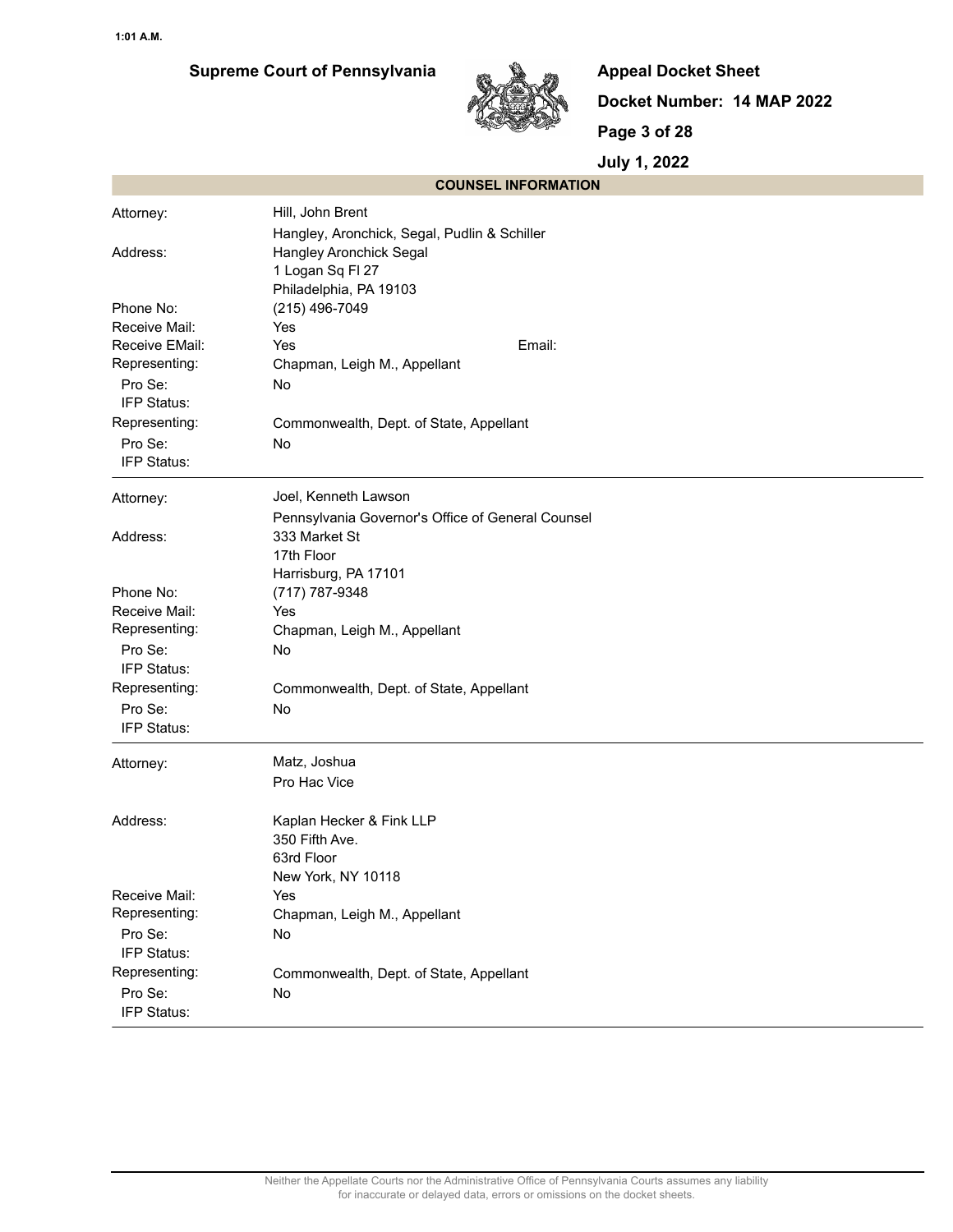

**Appeal Docket Sheet Docket Number: 14 MAP 2022 Page 4 of 28**

| <b>COUNSEL INFORMATION</b> |                                                                                        |
|----------------------------|----------------------------------------------------------------------------------------|
| Attorney:                  | Mavroudis, Dimitrios                                                                   |
|                            | Tucker Law Group, LLC                                                                  |
| Address:                   | <b>Tucker Law Group</b>                                                                |
|                            | 1801 Market St Ste 2500                                                                |
|                            | Philadelphia, PA 19103                                                                 |
| Phone No:                  | (215) 982-2280                                                                         |
| Receive Mail:              | Yes                                                                                    |
| Receive EMail:             | Yes<br>Email:                                                                          |
| Representing:              | Chapman, Leigh M., Appellant                                                           |
| Pro Se:                    | No                                                                                     |
| IFP Status:                |                                                                                        |
| Representing:              | Commonwealth, Dept. of State, Appellant                                                |
| Pro Se:                    | No                                                                                     |
| IFP Status:                |                                                                                        |
| Attorney:                  | Moniak, Stephen                                                                        |
|                            | Pennsylvania Office of Attorney General, 16th Floor, Strawberry Square, Harrisburg, PA |
| Address:                   | Strawberry Square 15th Floor                                                           |
|                            | Harrisburg, PA 17120                                                                   |
| Phone No:                  | (717) 461-6211                                                                         |
| Receive Mail:              | Yes                                                                                    |
| Receive EMail:             | Email:<br>Yes                                                                          |
| Representing:              | Chapman, Leigh M., Appellant                                                           |
| Pro Se:                    | No                                                                                     |
| IFP Status:                |                                                                                        |
| Representing:              | Commonwealth, Dept. of State, Appellant                                                |
| Pro Se:                    | No                                                                                     |
| IFP Status:                |                                                                                        |
| Attorney:                  | Rice, Caroline Layne                                                                   |
|                            | Hangley, Aronchick, Segal, Pudlin & Schiller                                           |
| Address:                   | Hangley Aronchick Segal                                                                |
|                            | 1 Logan Sq Fl 27                                                                       |
|                            | Philadelphia, PA 19103                                                                 |
| Phone No:                  | (215) 496-7032                                                                         |
| Receive Mail:              | Yes                                                                                    |
| Receive EMail:             | Email:<br>Yes                                                                          |
| Representing:              | Chapman, Leigh M., Appellant                                                           |
| Pro Se:                    | No                                                                                     |
| IFP Status:                |                                                                                        |
| Representing:              | Commonwealth, Dept. of State, Appellant                                                |
| Pro Se:                    | No                                                                                     |
| IFP Status:                |                                                                                        |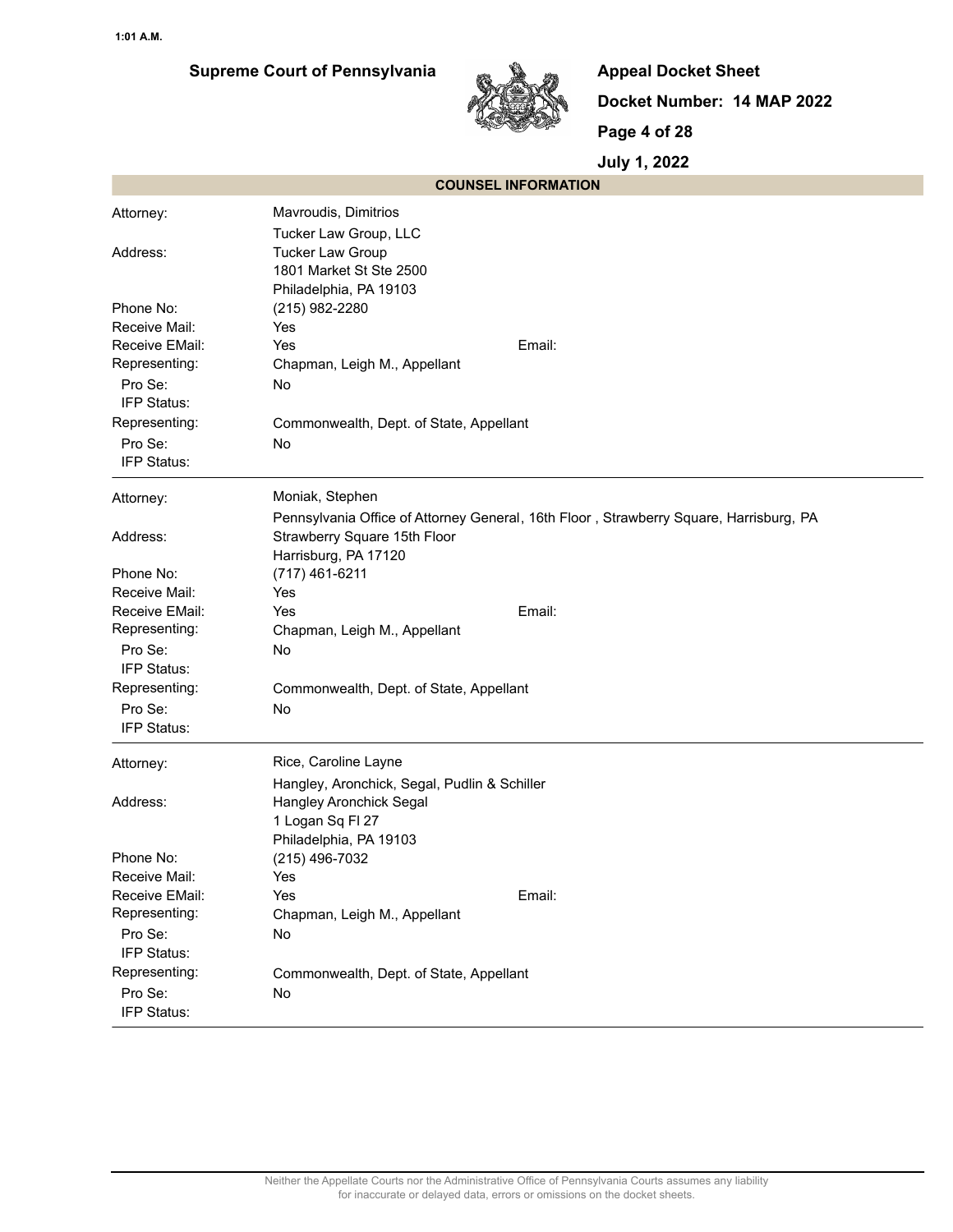

**Appeal Docket Sheet Docket Number: 14 MAP 2022 Page 5 of 28**

|                        | <b>COUNSEL INFORMATION</b>                                                             |
|------------------------|----------------------------------------------------------------------------------------|
| Attorney:              | Rickabaugh, Jessica Ann                                                                |
| Address:               | <b>Tucker Law Group</b><br>1801 Market St Ste 2500<br>Philadelphia, PA 19103           |
| Phone No:              | (215) 875-0609                                                                         |
| Receive Mail:          | Yes                                                                                    |
| Receive EMail:         | Yes<br>Email:                                                                          |
| Representing:          | Chapman, Leigh M., Appellant                                                           |
| Pro Se:<br>IFP Status: | No                                                                                     |
| Representing:          | Commonwealth, Dept. of State, Appellant                                                |
| Pro Se:                | No                                                                                     |
| IFP Status:            |                                                                                        |
| Attorney:              | Shapiro, Joshua D.                                                                     |
|                        | Pennsylvania Office of Attorney General, 16th Floor, Strawberry Square, Harrisburg, PA |
| Address:               | Pa Office Of Attorney General                                                          |
|                        | Strawberry Sq FI 16                                                                    |
|                        | Harrisburg, PA 17120                                                                   |
| Phone No:              | (717) 783-7556                                                                         |
| Receive Mail:          | Yes                                                                                    |
| Representing:          | Chapman, Leigh M., Appellant                                                           |
| Pro Se:                | No                                                                                     |
| IFP Status:            |                                                                                        |
| Representing:          | Commonwealth, Dept. of State, Appellant                                                |
| Pro Se:                | <b>No</b>                                                                              |
| IFP Status:            |                                                                                        |
| Attorney:              | Sun, Christine P.                                                                      |
|                        | Pro Hac Vice                                                                           |
| Address:               | <b>States United Democracy Center</b>                                                  |
|                        | 1101 17th Street NW                                                                    |
|                        | Washington, DC 20006                                                                   |
| Receive Mail:          | Yes                                                                                    |
| Receive EMail:         | Email:<br>Yes                                                                          |
| Representing:          | Chapman, Leigh M., Appellant                                                           |
| Pro Se:                | No                                                                                     |
| IFP Status:            |                                                                                        |
| Representing:          | Commonwealth, Dept. of State, Appellant                                                |
| Pro Se:                | No                                                                                     |
| IFP Status:            |                                                                                        |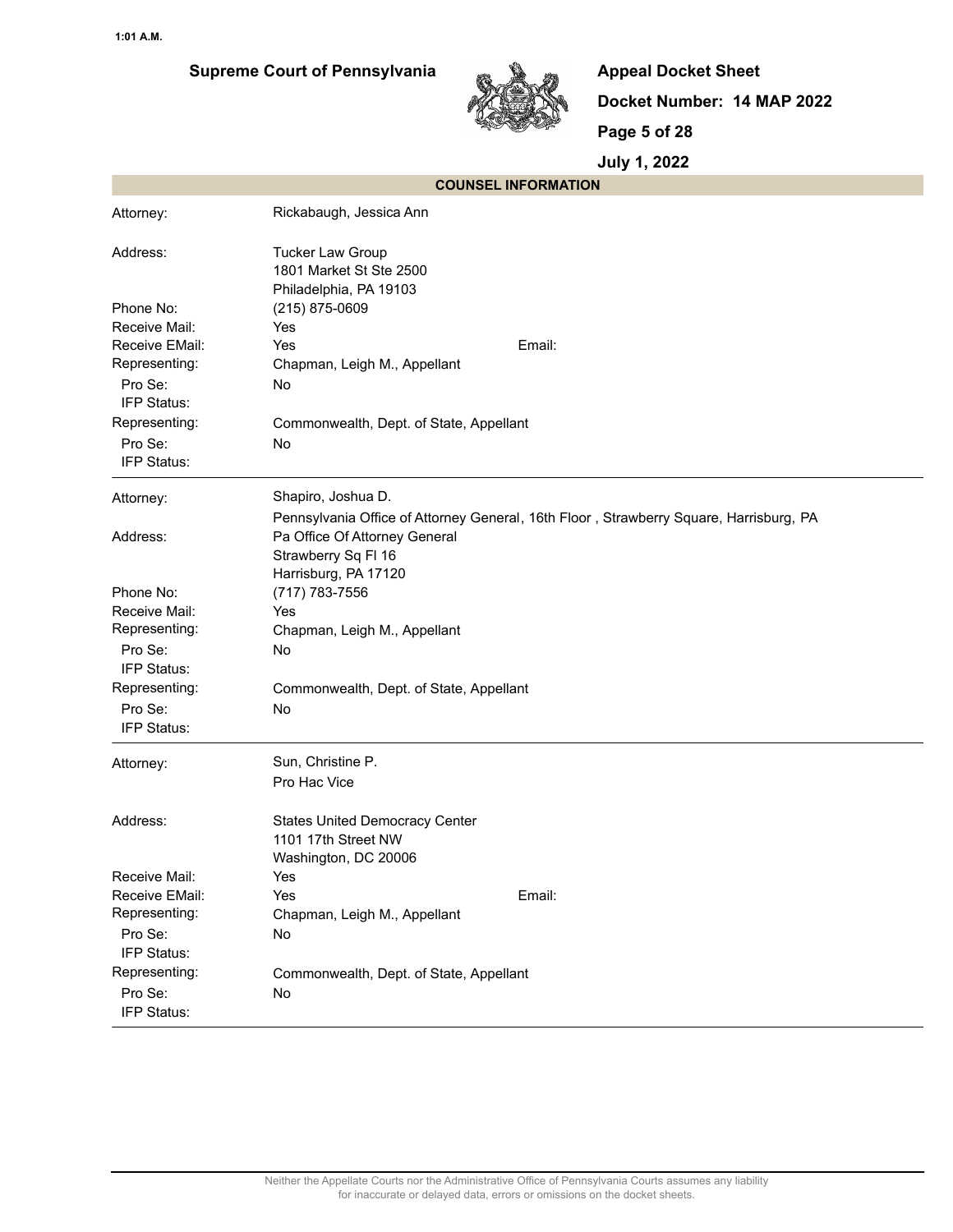

**Appeal Docket Sheet Docket Number: 14 MAP 2022 Page 6 of 28**

|                | <b>COUNSEL INFORMATION</b>                   |
|----------------|----------------------------------------------|
| Attorney:      | Tucker, Joe H., Jr.                          |
|                | Tucker Law Group, LLC                        |
| Address:       | Tucker Law Group LLC                         |
|                | 1801 Market Ste Ste 2500                     |
|                | Philadelphia, PA 19103                       |
| Phone No:      | (215) 875-0609                               |
| Receive Mail:  | Yes                                          |
| Representing:  | Chapman, Leigh M., Appellant                 |
| Pro Se:        | No                                           |
| IFP Status:    |                                              |
| Representing:  | Commonwealth, Dept. of State, Appellant      |
| Pro Se:        | No                                           |
| IFP Status:    |                                              |
| Attorney:      | Wiygul, Robert Andrew                        |
|                | Hangley, Aronchick, Segal, Pudlin & Schiller |
| Address:       | Hangley Aronchick Et Al                      |
|                | 18TH Cherry Sts FI 27                        |
|                | Philadelphia, PA 19103                       |
| Phone No:      | (215) 496-7042                               |
| Receive Mail:  | Yes                                          |
| Receive EMail: | Yes<br>Email:                                |
| Representing:  | Chapman, Leigh M., Appellant                 |
| Pro Se:        | No                                           |
| IFP Status:    |                                              |
| Representing:  | Commonwealth, Dept. of State, Appellant      |
| Pro Se:        | No                                           |
| IFP Status:    |                                              |
| Attorney:      | Kotula, Kathleen Marie                       |
|                | Pennsylvania Department of State             |
| Address:       | Pa Dept Of State                             |
|                | 306 N Ofc Bldg 401 North St                  |
|                | Harrisburg, PA 17120-0500                    |
| Phone No:      | (717) 783-1657                               |
| Receive Mail:  | Yes                                          |
| Representing:  | Commonwealth, Dept. of State, Appellant      |
| Pro Se:        | No                                           |
| IFP Status:    |                                              |
| Representing:  | Kotula, Kathleen Marie, Appellee             |
| Pro Se:        | No                                           |
| IFP Status:    |                                              |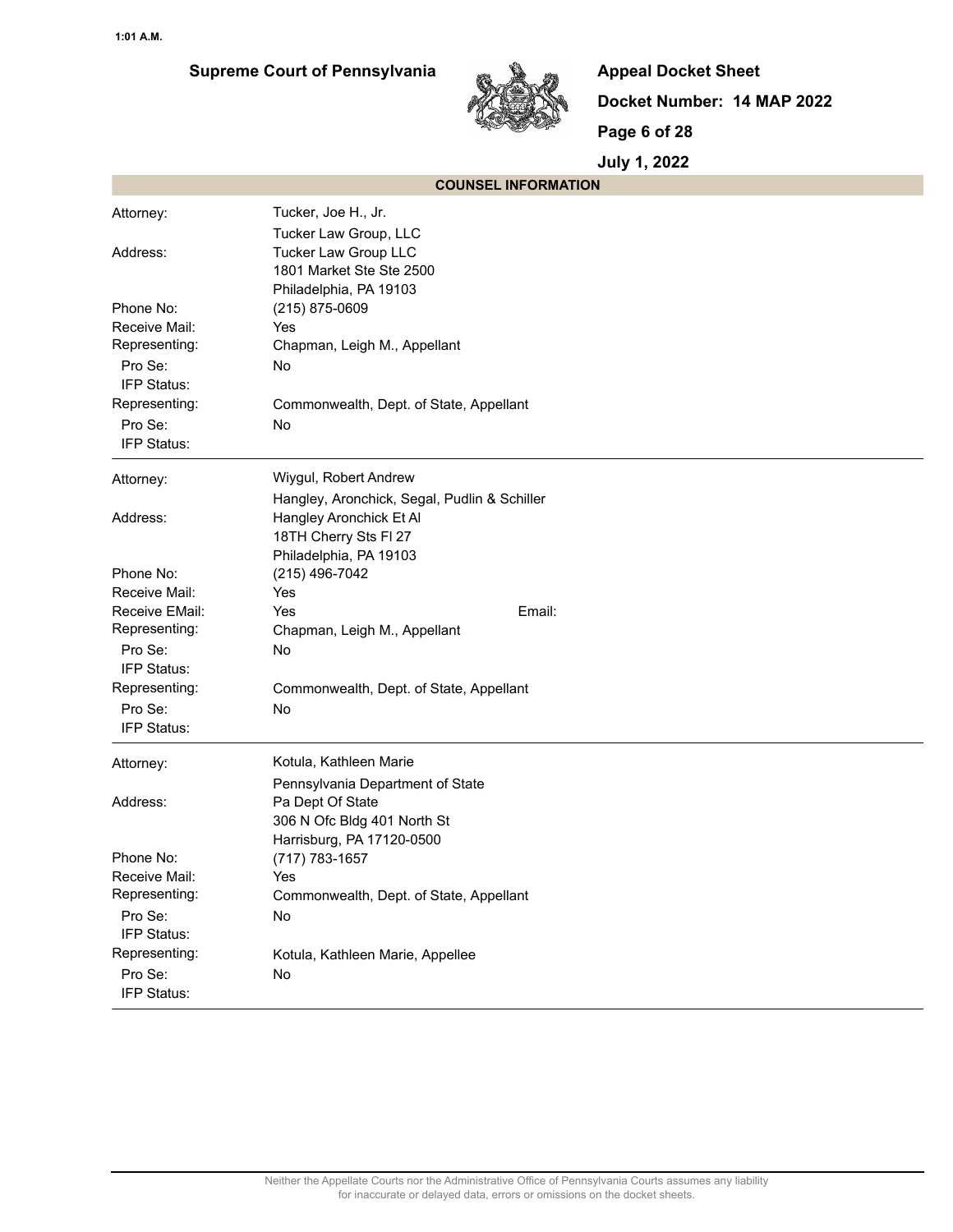

**Appeal Docket Sheet Docket Number: 14 MAP 2022 Page 7 of 28**

| <b>COUNSEL INFORMATION</b> |                                                  |
|----------------------------|--------------------------------------------------|
| Attorney:                  | King, Thomas W., III                             |
|                            | Dillon McCandless King Coulter & Graham LLP      |
| Address:                   | Dillon Mccandless Et Al                          |
|                            | 128 W Cunningham St                              |
|                            | Butler, PA 16001-5742                            |
| Phone No:                  | (724) 283-2200                                   |
| Receive Mail:              | Yes                                              |
| Receive EMail:             | Yes<br>Email:                                    |
| Representing:              | Butler County Republican Committee, Appellee     |
| Pro Se:                    | No                                               |
| IFP Status:                |                                                  |
| Representing:              | Washington County Republican Committee, Appellee |
| Pro Se:<br>IFP Status:     | No                                               |
| Representing:              | York County Republican Committee, Appellee       |
| Pro Se:                    | No                                               |
| IFP Status:                |                                                  |
| Attorney:                  | Levine, Clifford B.                              |
|                            | Dentons Cohen Grigsby                            |
| Address:                   | Dentons Cohen & Grigsby P.c.                     |
|                            | 625 Liberty Ave                                  |
|                            | Pittsburgh, PA 15222                             |
| Phone No:                  | (412) 297-4998                                   |
| Receive Mail:              | Yes                                              |
| Receive EMail:             | Yes<br>Email:                                    |
| Representing:              | Democratic National Committee, Appellee          |
| Pro Se:<br>IFP Status:     | No                                               |
| Representing:              | Pennsylvania Democratic Party, Appellee          |
| Pro Se:                    | No                                               |
| IFP Status:                |                                                  |
| Attorney:                  | Teufel, Gregory Hugh                             |
|                            | OGC Law, LLC                                     |
| Address:                   | Ogc Law LLC                                      |
|                            | 1575 Mcfarland Rd Ste 201                        |
|                            | Pittsburgh, PA 15216                             |
| Phone No:                  | (412) 253-4622                                   |
| Receive Mail:              | Yes                                              |
| Representing:              | Bonner, Timothy R. et al., Appellee              |
| Pro Se:                    | No                                               |
| IFP Status:                |                                                  |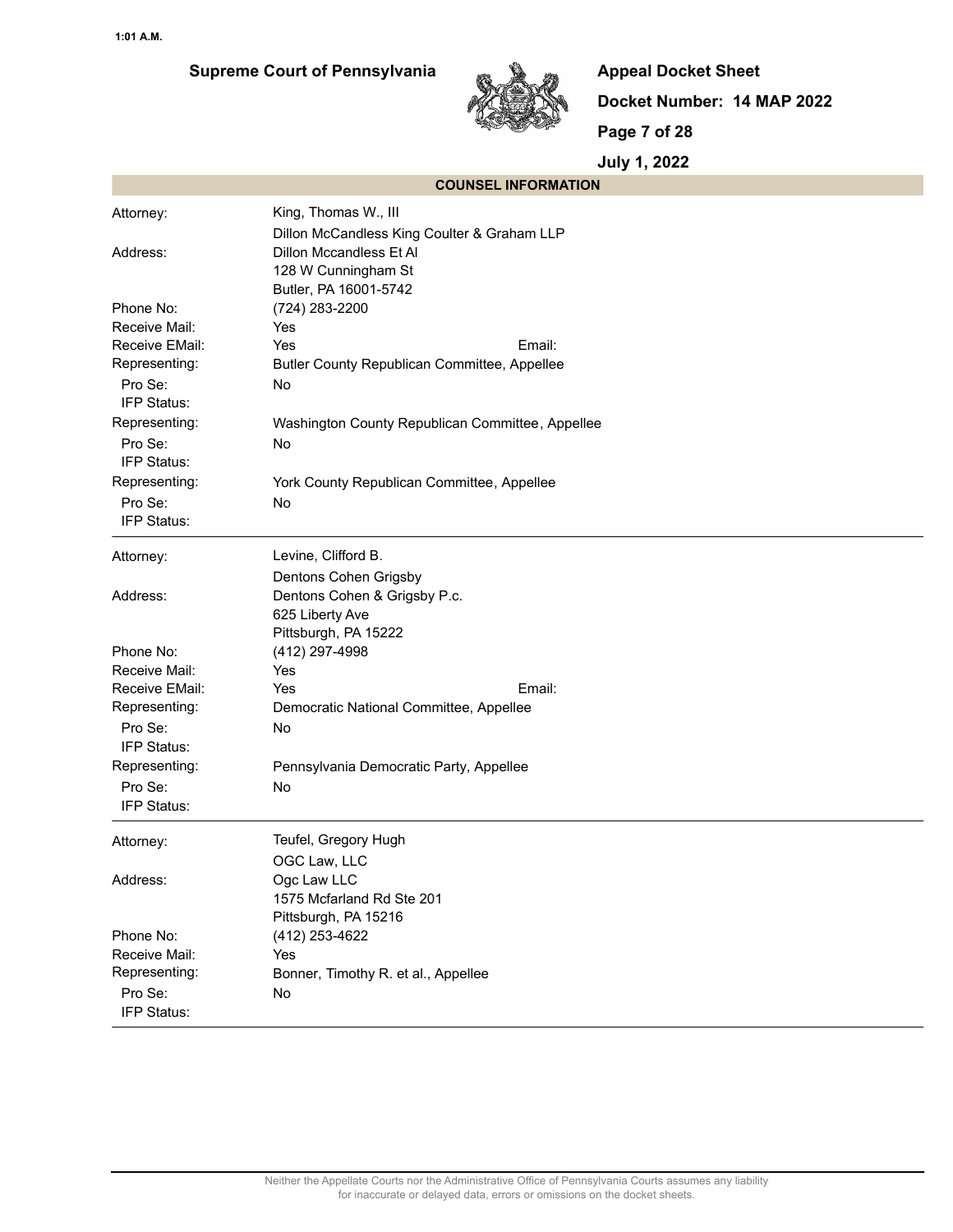

**Appeal Docket Sheet Docket Number: 14 MAP 2022 Page 8 of 28**

|                        | <b>COUNSEL INFORMATION</b>                       |
|------------------------|--------------------------------------------------|
| Attorney:              | Zimolong, Walter S., III                         |
|                        | Zimolong LLC                                     |
| Address:               | Po Box 552                                       |
|                        | Villanova, PA 19085                              |
| Phone No:              | (215) 665-0842                                   |
| Receive Mail:          | Yes                                              |
| Receive EMail:         | Yes<br>Email:                                    |
| Representing:          | McLinko, Doug, Appellee                          |
| Pro Se:                | No                                               |
| IFP Status:            |                                                  |
| Attorney:              | Babbitt, Christopher E.                          |
|                        | Pro Hac Vice                                     |
| Address:               | Wilmer Cutler Pickering Hale and Dorr LLP        |
|                        | 1875 Pennsylvania Ave. N.W.                      |
|                        | Washington, DC 20006                             |
| Phone No:              | (202) 663-6000                                   |
| Receive Mail:          | Yes                                              |
| Representing:          | Democratic National Committee, Appellee          |
| Pro Se:                | No.                                              |
| IFP Status:            |                                                  |
| Representing:          | Pennsylvania Democratic Party, Appellee          |
| Pro Se:                | No                                               |
| IFP Status:            |                                                  |
| Attorney:              | Breth, Thomas E.                                 |
|                        | Dillon McCandless King Coulter & Graham, LLP     |
| Address:               | Dillon Mccandless King Coulter & Graham Llp      |
|                        | 128 W Cunningham St                              |
|                        | Butler, PA 16001-5742                            |
| Phone No:              | (724) 283-2200                                   |
| Receive Mail:          | Yes                                              |
| Receive EMail:         | Yes<br>Email:                                    |
| Representing:          | Butler County Republican Committee, Appellee     |
| Pro Se:                | No                                               |
| IFP Status:            |                                                  |
| Representing:          | Washington County Republican Committee, Appellee |
| Pro Se:<br>IFP Status: | No                                               |
| Representing:          | York County Republican Committee, Appellee       |
| Pro Se:                | No                                               |
| IFP Status:            |                                                  |
|                        |                                                  |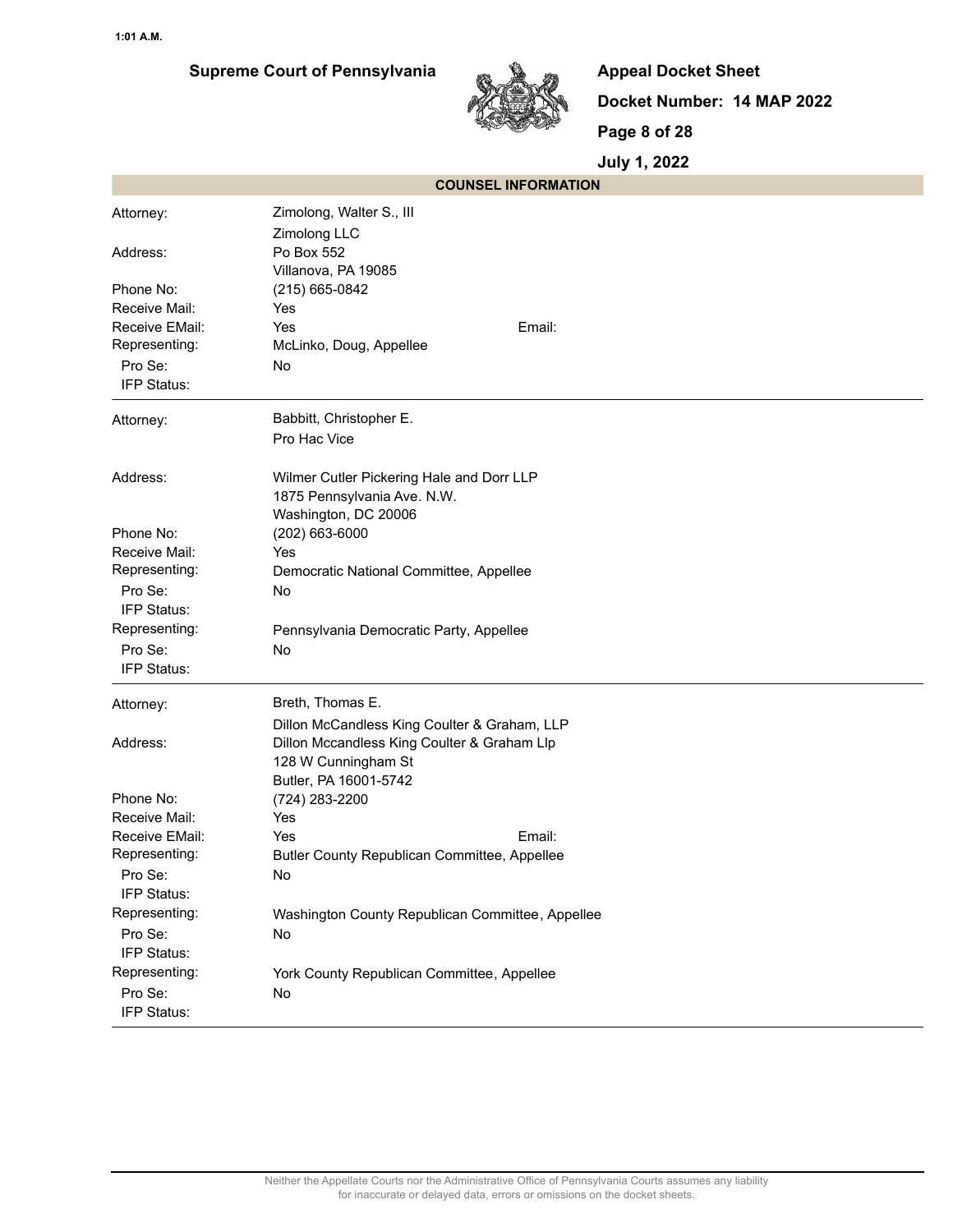

**Appeal Docket Sheet Docket Number: 14 MAP 2022 Page 9 of 28**

| <b>COUNSEL INFORMATION</b>      |                                                                                   |
|---------------------------------|-----------------------------------------------------------------------------------|
| Attorney:                       | Dhillon, Harmeet K.<br>Pro Hac Vice                                               |
| Address:                        | Dhillon Law Group, Inc.<br>177 Post Street, Suite 700<br>San Franciscon, CA 94108 |
| Phone No:                       | (415) 433-1700                                                                    |
| Receive Mail:                   | Yes                                                                               |
| Receive EMail:                  | Email:<br>Yes                                                                     |
| Representing:                   | McLinko, Doug, Appellee                                                           |
| Pro Se:                         | No                                                                                |
| IFP Status:                     |                                                                                   |
| Attorney:                       | Dimino, Michael Richard                                                           |
|                                 | <b>Widener University</b>                                                         |
| Address:                        | 3800 Vartan Wy                                                                    |
|                                 | Harrisburg, PA 17110                                                              |
| Phone No:                       | (716) 572-3252                                                                    |
| Receive Mail:                   | Yes                                                                               |
| Receive EMail:                  | Email:<br>Yes                                                                     |
| Representing:                   | McLinko, Doug, Appellee                                                           |
| Pro Se:                         | No                                                                                |
| IFP Status:                     |                                                                                   |
| Attorney:                       | Lacey, Alex Michael                                                               |
|                                 | Dentons Cohen Grigsby                                                             |
| Address:                        | Dentons Cohen & Grigsby P.c.                                                      |
|                                 | 625 Liberty Ave                                                                   |
|                                 | Pittsburgh, PA 15222-3152                                                         |
| Phone No:                       | (412) 297-4642                                                                    |
| Receive Mail:<br>Receive EMail: | Yes                                                                               |
| Representing:                   | Yes<br>Email:                                                                     |
| Pro Se:                         | Democratic National Committee, Appellee<br>No                                     |
| IFP Status:                     |                                                                                   |
| Representing:                   | Pennsylvania Democratic Party, Appellee                                           |
| Pro Se:                         | No                                                                                |
| IFP Status:                     |                                                                                   |
|                                 |                                                                                   |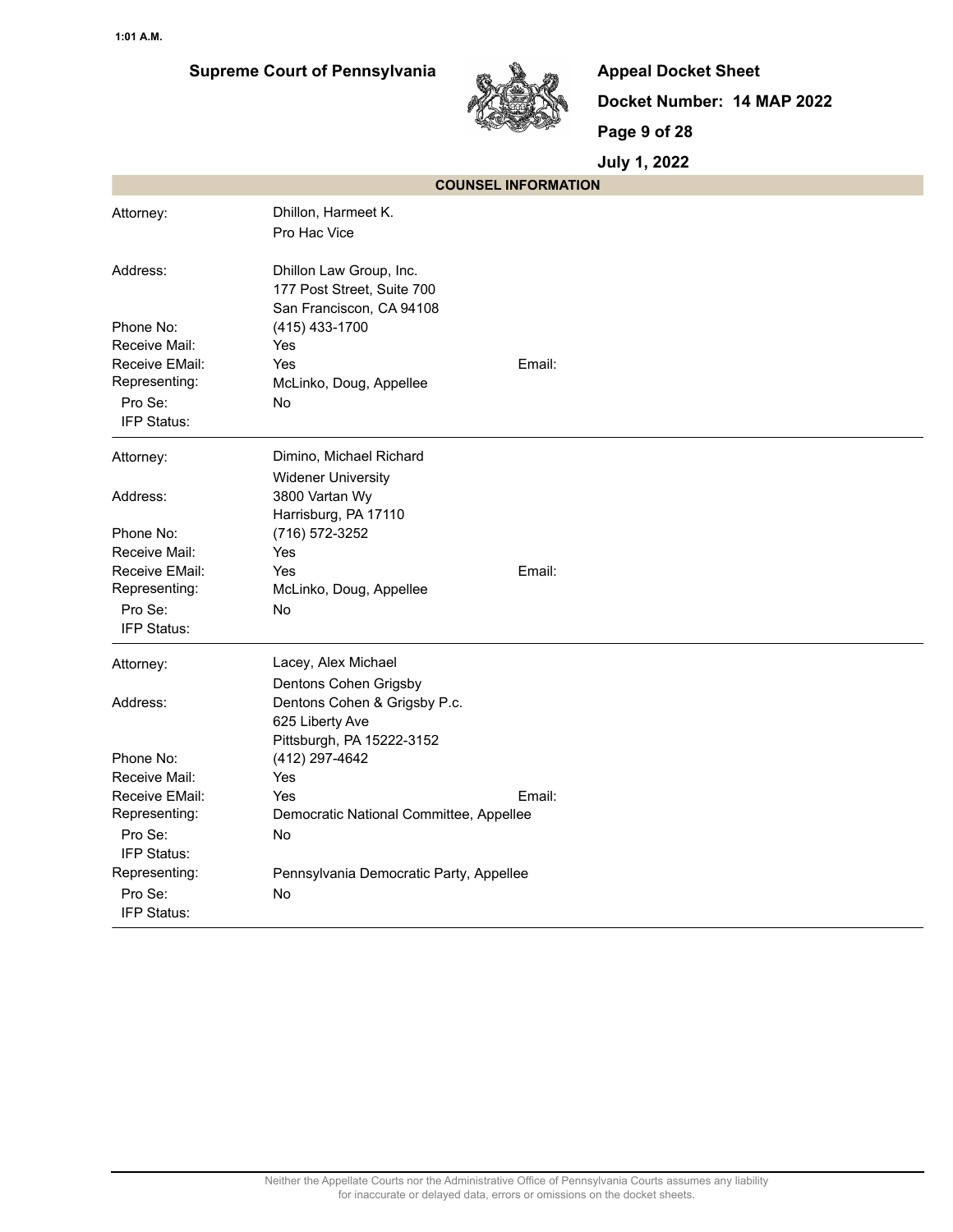

**Appeal Docket Sheet Docket Number: 14 MAP 2022 Page 10 of 28**

| <b>COUNSEL INFORMATION</b>      |                                                    |
|---------------------------------|----------------------------------------------------|
| Attorney:                       | Shoucair, Emma Frances Elizabeth                   |
|                                 | Dentons Cohen Grigsby                              |
| Address:                        | Dentons Cohen & Grigsby Pc                         |
|                                 | 625 Liberty Ave                                    |
|                                 | Pittsburgh, PA 15222                               |
| Phone No:                       | (412) 417-1889                                     |
| Receive Mail:                   | Yes                                                |
| Receive EMail:                  | Yes<br>Email:                                      |
| Representing:                   | Democratic National Committee, Appellee            |
| Pro Se:                         | <b>No</b>                                          |
| IFP Status:                     |                                                    |
| Representing:                   | Pennsylvania Democratic Party, Appellee            |
| Pro Se:<br>IFP Status:          | <b>No</b>                                          |
|                                 |                                                    |
| Attorney:                       | Shuber, Jordan Peter                               |
|                                 | Dillon, McCandless, King, Coulter & Graham, L.L.P. |
| Address:                        | Dillon Mccandless King Coulter & Graham L.I.p.     |
|                                 | 128 W Cunningham St                                |
|                                 | Butler, PA 16001                                   |
| Phone No:                       | (724) 283-2200                                     |
| Receive Mail:                   | Yes                                                |
| Receive EMail:<br>Representing: | Yes<br>Email:                                      |
| Pro Se:                         | Butler County Republican Committee, Appellee<br>No |
| IFP Status:                     |                                                    |
| Representing:                   | Washington County Republican Committee, Appellee   |
| Pro Se:                         | <b>No</b>                                          |
| IFP Status:                     |                                                    |
| Representing:                   | York County Republican Committee, Appellee         |
| Pro Se:                         | No                                                 |
| IFP Status:                     |                                                    |
|                                 | Volchok, Daniel S.                                 |
| Attorney:                       | Pro Hac Vice                                       |
|                                 |                                                    |
| Address:                        | Wilmer Cutler Pickering Hale and Dorr LLP          |
|                                 | 1875 Pennsylvania Ave. N.W.                        |
|                                 | Washington, DC 20006                               |
| Phone No:                       | (202) 663-6000                                     |
| Receive Mail:                   | Yes                                                |
| Representing:                   | Democratic National Committee, Appellee            |
| Pro Se:                         | No                                                 |
| IFP Status:                     |                                                    |
| Representing:                   | Pennsylvania Democratic Party, Appellee            |
| Pro Se:                         | No                                                 |
| IFP Status:                     |                                                    |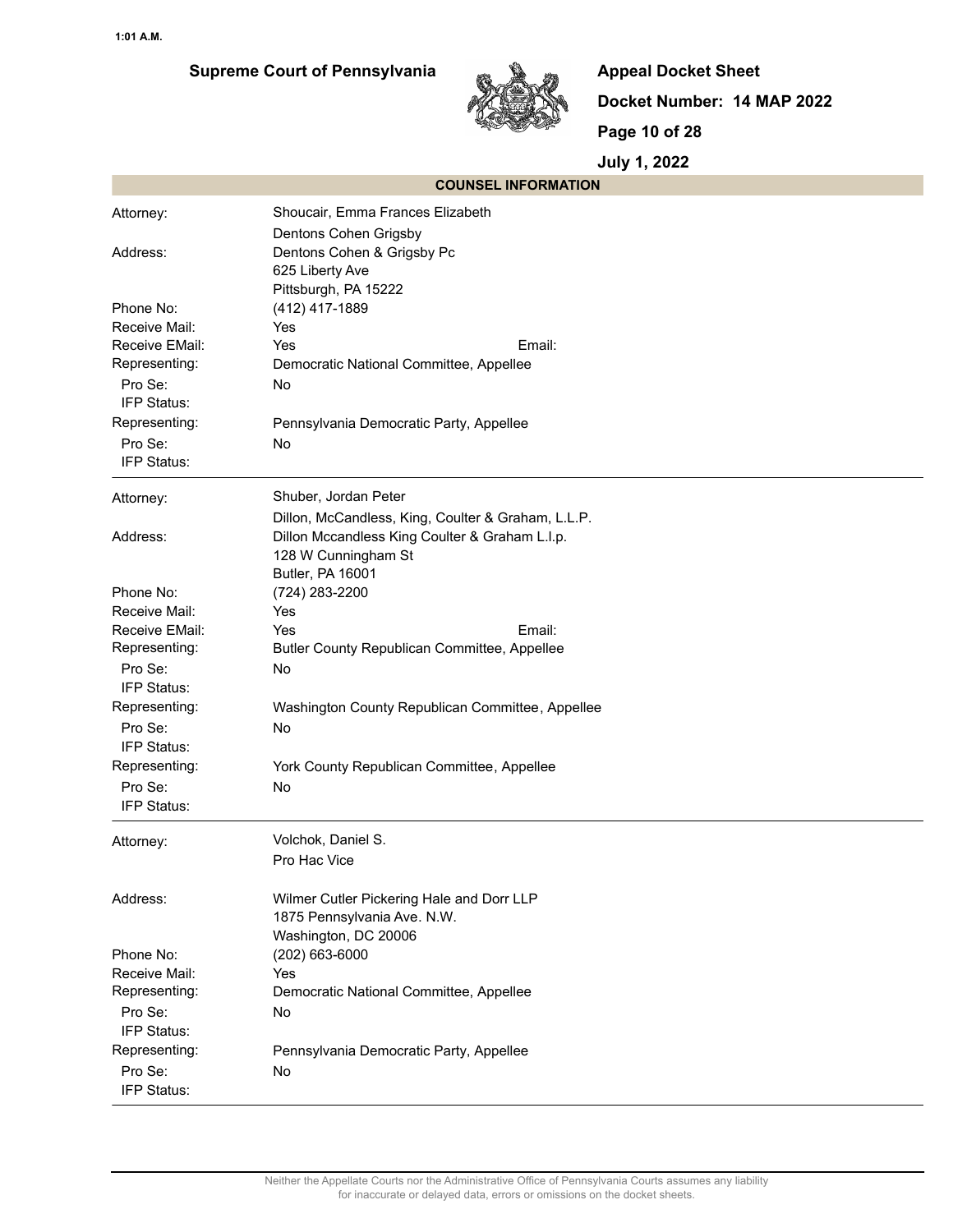

**Appeal Docket Sheet Docket Number: 14 MAP 2022 Page 11 of 28**

|                                 | <b>COUNSEL INFORMATION</b>                                             |
|---------------------------------|------------------------------------------------------------------------|
| Attorney:                       | Waxman, Seth P.                                                        |
|                                 | Pro Hac Vice                                                           |
| Address:                        | WilmerCutler Pickering Hale and Dorr LLP<br>1875 Pennsylvania Ave N.W. |
|                                 | Washington, DC 20006                                                   |
| Phone No:                       | (202) 663-6000                                                         |
| Receive Mail:                   | Yes                                                                    |
| Representing:                   | Democratic National Committee, Appellee                                |
| Pro Se:                         | No                                                                     |
| IFP Status:                     |                                                                        |
| Representing:                   | Pennsylvania Democratic Party, Appellee                                |
| Pro Se:<br>IFP Status:          | No                                                                     |
| Attorney:                       | Aronson, Irwin William                                                 |
|                                 | Willig, Williams & Davidson                                            |
| Address:                        | Willig Williams & Davidson                                             |
|                                 | 212 Locust St Ste 301                                                  |
|                                 | Harrisburg, PA 17101-1510                                              |
| Phone No:<br>Receive Mail:      | (717) 221-1000<br>Yes                                                  |
| Receive EMail:                  | Email:<br>Yes                                                          |
| Representing:                   | Pennsylvania AFL-CIO, Amicus Curiae                                    |
| Pro Se:                         | No                                                                     |
| IFP Status:                     |                                                                        |
| Attorney:                       | Gallagher, Kathleen A.                                                 |
|                                 | Gallagher Giancola LLC                                                 |
| Address:                        | 436 Seventh Ave 31st FI                                                |
|                                 | Pittsburgh, PA 15219                                                   |
| Phone No:                       | (412) 717-1920                                                         |
| Receive Mail:                   | Yes                                                                    |
| Receive EMail:<br>Representing: | Yes<br>Email:                                                          |
|                                 | Honest Elections Project, Amicus Curiae                                |
| Pro Se:<br>IFP Status:          | No                                                                     |
| Attorney:                       | Geffen, Benjamin David                                                 |
|                                 | Public Interest Law Center (The)                                       |
| Address:                        | <b>Public Interest Law Center</b>                                      |
|                                 | 1500 Jfk Blvd Ste 802                                                  |
|                                 | Philadelphia, PA 19102                                                 |
| Phone No:<br>Receive Mail:      | $(267) 546 - 1308$                                                     |
| Receive EMail:                  | Yes<br>Email:<br>Yes                                                   |
| Representing:                   | Mahon, Molly et al., Amicus Curiae                                     |
| Pro Se:                         | No                                                                     |
| IFP Status:                     |                                                                        |
|                                 |                                                                        |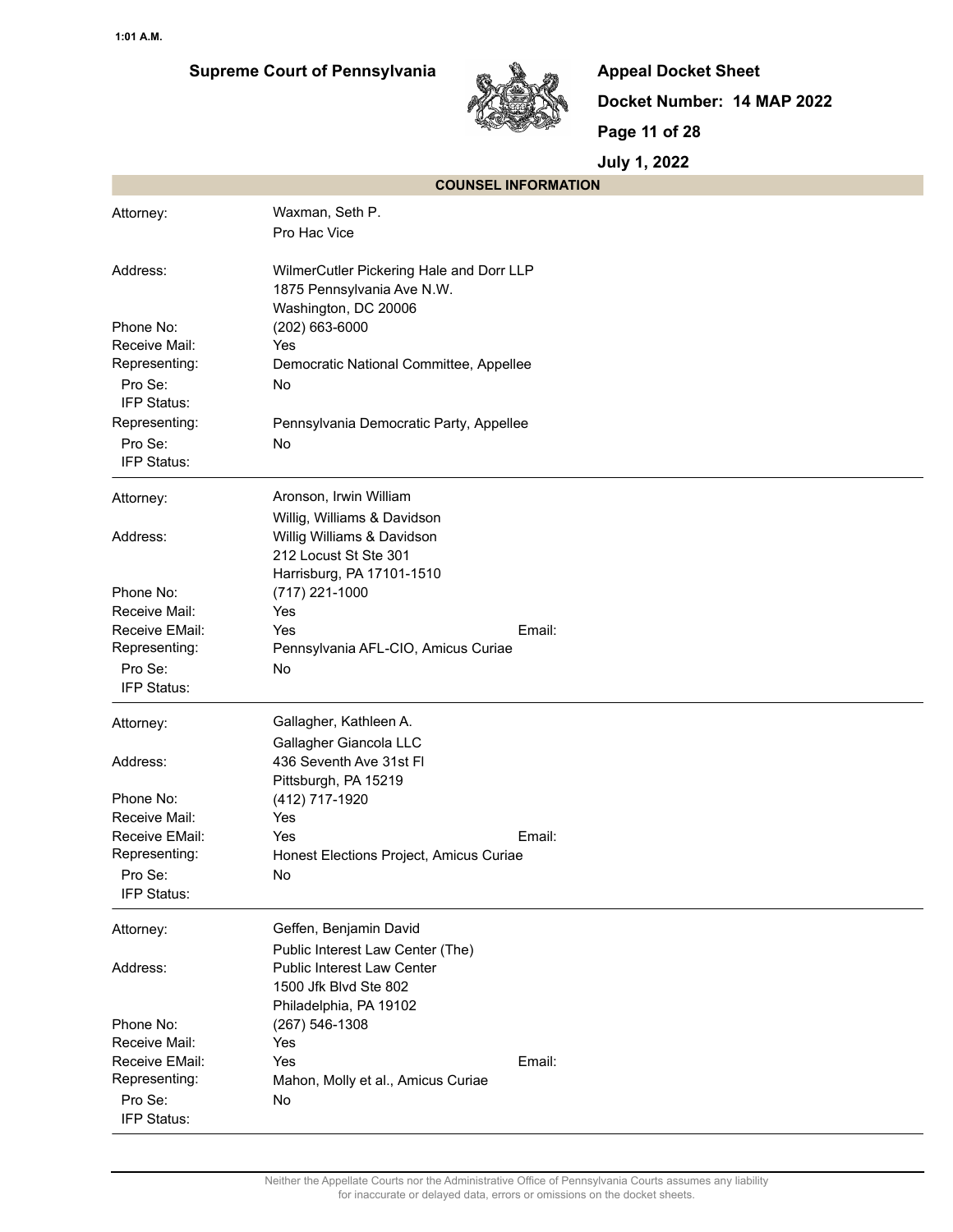

**Appeal Docket Sheet Docket Number: 14 MAP 2022 Page 12 of 28**

| <b>COUNSEL INFORMATION</b>      |                                                                                          |
|---------------------------------|------------------------------------------------------------------------------------------|
| Attorney:                       | Hafner, Claude Joseph, II                                                                |
|                                 | Pennsylvania State Senate                                                                |
| Address:                        | Senate Of Pennsylvania                                                                   |
|                                 | RM 535 Main Capitol                                                                      |
|                                 | Harrisburg, PA 17120-0043                                                                |
| Phone No:                       | (717) 787-3736                                                                           |
| Receive Mail:                   | Yes                                                                                      |
| Receive EMail:                  | Email:<br>Yes                                                                            |
| Representing:                   | Costa, Sen. Jay, Amicus Curiae                                                           |
| Pro Se:                         | No                                                                                       |
| IFP Status:                     |                                                                                          |
| Attorney:                       | Hicks, Ronald Lee, Jr.                                                                   |
|                                 | Porter Wright Morris & Arthur, LLP                                                       |
| Address:                        | Porter Wright Morris & Arthur Llp                                                        |
|                                 | 6 Ppg Pll Fl 3                                                                           |
|                                 | Pittsburgh, PA 15222                                                                     |
| Phone No:<br>Receive Mail:      | (412) 235-1464<br>Yes                                                                    |
| Receive EMail:                  | Email:<br>Yes                                                                            |
| Representing:                   | Citizens United, Citizens United Foundation & Presidential Coalition, LLC, Amicus Curiae |
| Pro Se:                         | No                                                                                       |
| IFP Status:                     |                                                                                          |
| Attorney:                       | Kerns, Linda Ann                                                                         |
|                                 | Law Offices of Linda A. Kerns, LLC                                                       |
| Address:                        | 1420 Locust St Ste 200                                                                   |
|                                 | Philadelphia, PA 19102                                                                   |
| Phone No:                       | (215) 731-1400                                                                           |
| Receive Mail:                   | Yes                                                                                      |
| Receive EMail:                  | Email:<br>Yes                                                                            |
| Representing:                   | Landmark Legal Foundation, Amicus Curiae                                                 |
| Pro Se:                         | No                                                                                       |
| IFP Status:                     |                                                                                          |
| Attorney:                       | Pfautz, Michael Wu-Kung                                                                  |
|                                 | City of Philadelphia                                                                     |
| Address:                        | City Of Philadelphia Law Dept                                                            |
|                                 | 1515 Arch St FI 15                                                                       |
|                                 | Philadelphia, PA 19102                                                                   |
| Phone No:                       | (215) 683-5233                                                                           |
| Receive Mail:                   | Yes                                                                                      |
| Receive EMail:<br>Representing: | Yes<br>Email:<br>Philadelphia County Board of Elections, Amicus Curiae                   |
| Pro Se:                         |                                                                                          |
| IFP Status:                     | No                                                                                       |
|                                 |                                                                                          |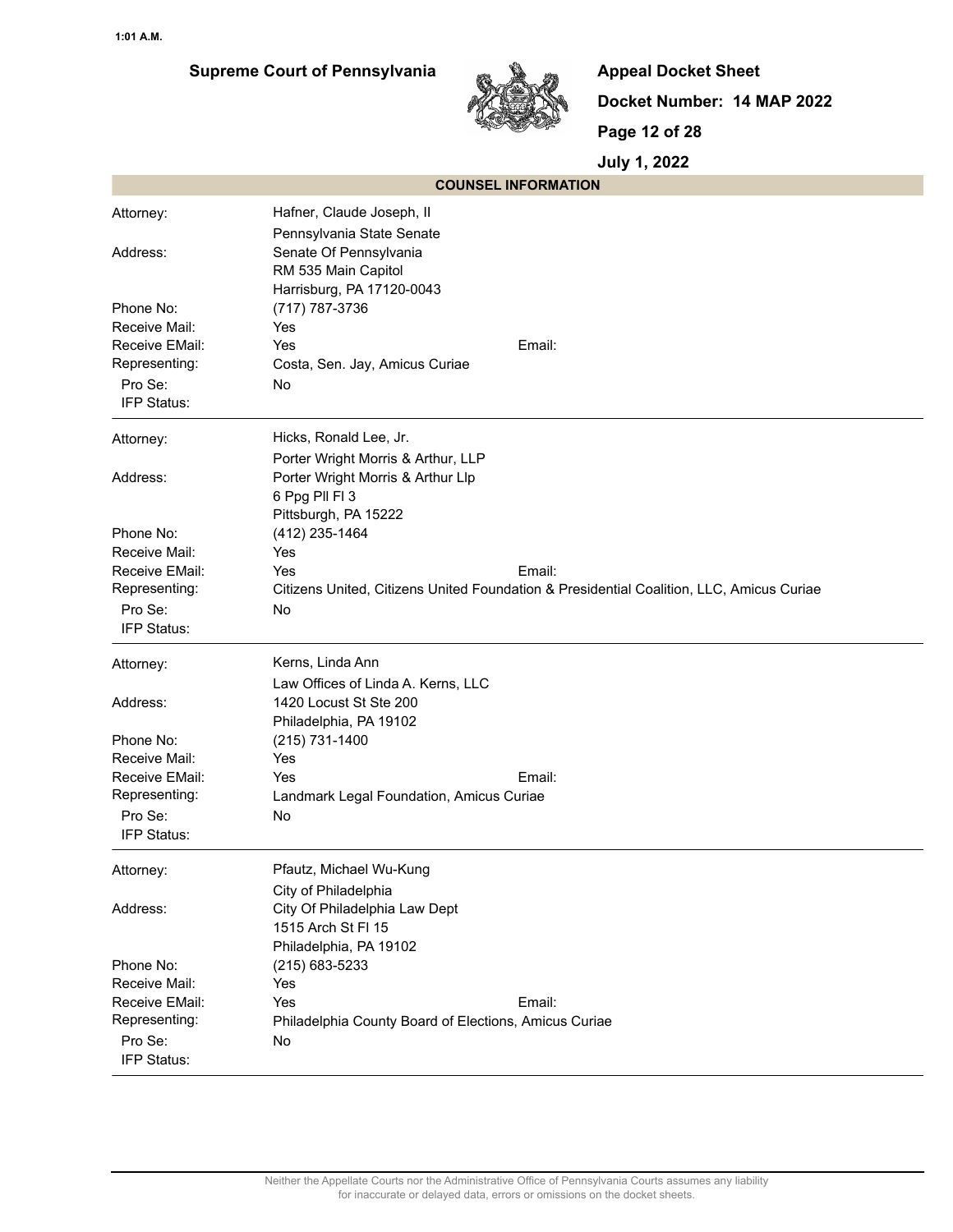## **Supreme Court of Pennsylvania**



**Appeal Docket Sheet Docket Number: 14 MAP 2022 Page 13 of 28**

|                | <b>COUNSEL INFORMATION</b>                           |  |  |
|----------------|------------------------------------------------------|--|--|
| Attorney:      | Salkowski, Matthew S.                                |  |  |
|                | Pennsylvania House of Representatives                |  |  |
| Address:       | House Democratic Caucus Ogc                          |  |  |
|                | 620 Main Capitol Building                            |  |  |
|                | Harrisburg, PA 17111                                 |  |  |
| Phone No:      | (717) 787-3002                                       |  |  |
| Receive Mail:  | Yes                                                  |  |  |
| Receive EMail: | Email:<br>Yes                                        |  |  |
| Representing:  | McClinton, Rep. Joanna E., Amicus Curiae             |  |  |
| Pro Se:        | No                                                   |  |  |
| IFP Status:    |                                                      |  |  |
| Attorney:      | Trainor, Craig                                       |  |  |
| Address:       | 1001 Pennsylvania Ave. NW #530                       |  |  |
|                | Washington, DC 20004                                 |  |  |
| Receive Mail:  | Yes                                                  |  |  |
| Representing:  | America First Policy Institute (AFPI), Amicus Curiae |  |  |
| Pro Se:        | No                                                   |  |  |
| IFP Status:    |                                                      |  |  |
| Attorney:      | Forys, Matthew C.                                    |  |  |
| Address:       | 19415 Deerfield Ave. Ste. 312                        |  |  |
|                | Leesburg, VA 20176                                   |  |  |
| Receive Mail:  | Yes                                                  |  |  |
| Representing:  | Landmark Legal Foundation, Amicus Curiae             |  |  |
| Pro Se:        | No                                                   |  |  |
| IFP Status:    |                                                      |  |  |
| Attorney:      | Giancola, Russell David                              |  |  |
|                | Gallagher Giancola LLC                               |  |  |
| Address:       | 436 Seventh Ave FI 31                                |  |  |
|                | Pittsburgh, PA 15219                                 |  |  |
| Phone No:      | (412) 717-1900                                       |  |  |
| Receive Mail:  | Yes                                                  |  |  |
| Receive EMail: | Email:<br>Yes                                        |  |  |
| Representing:  | Honest Elections Project, Amicus Curiae              |  |  |
| Pro Se:        | No                                                   |  |  |
| IFP Status:    |                                                      |  |  |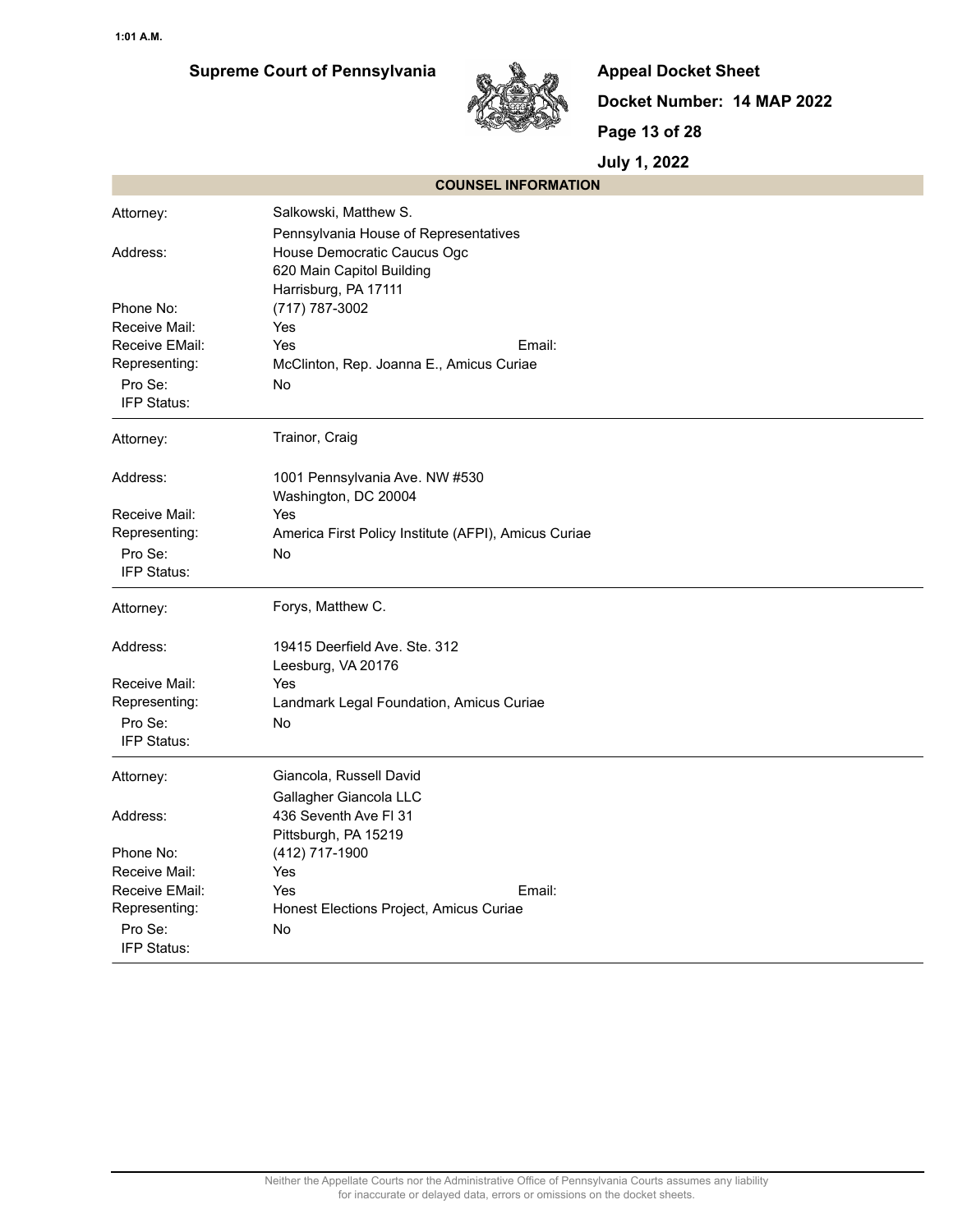

**Appeal Docket Sheet Docket Number: 14 MAP 2022 Page 14 of 28**

|                | <b>COUNSEL INFORMATION</b>                           |  |  |  |  |
|----------------|------------------------------------------------------|--|--|--|--|
| Attorney:      | Hazelwood, Tara Lynn                                 |  |  |  |  |
|                | Pennsylvania House of Representatives                |  |  |  |  |
| Address:       | House Democratic Caucus Occ                          |  |  |  |  |
|                | 620 Main Capitol Bldg                                |  |  |  |  |
|                | Harrisburg, PA 17120-2248                            |  |  |  |  |
| Phone No:      | (717) 787-3002                                       |  |  |  |  |
| Receive Mail:  | Yes                                                  |  |  |  |  |
| Receive EMail: | Email:<br>Yes                                        |  |  |  |  |
| Representing:  | McClinton, Rep. Joanna E., Amicus Curiae             |  |  |  |  |
| Pro Se:        | No                                                   |  |  |  |  |
| IFP Status:    |                                                      |  |  |  |  |
| Attorney:      | Jag, Rachel                                          |  |  |  |  |
| Address:       | 1001 Pennsylvania Ave. NW #530                       |  |  |  |  |
|                | Washington, DC 20004                                 |  |  |  |  |
| Receive Mail:  | Yes                                                  |  |  |  |  |
| Representing:  | America First Policy Institute (AFPI), Amicus Curiae |  |  |  |  |
| Pro Se:        | No                                                   |  |  |  |  |
| IFP Status:    |                                                      |  |  |  |  |
| Attorney:      | Jumper, Ronald N., Jr.                               |  |  |  |  |
|                | Senate of Pennsylvania                               |  |  |  |  |
| Address:       | Main Capitol Bldg Rm 535                             |  |  |  |  |
|                | Harrisburg, PA 17120-3043                            |  |  |  |  |
| Phone No:      | (717) 787-7683                                       |  |  |  |  |
| Receive Mail:  | Yes                                                  |  |  |  |  |
| Receive EMail: | Email:<br>Yes                                        |  |  |  |  |
| Representing:  | Costa, Sen. Jay, Amicus Curiae                       |  |  |  |  |
| Pro Se:        | No                                                   |  |  |  |  |
| IFP Status:    |                                                      |  |  |  |  |
| Attorney:      | King, Christopher J.                                 |  |  |  |  |
|                | Pennsylvania House of Representatives                |  |  |  |  |
| Address:       | Pa House Of Representatives Occ                      |  |  |  |  |
|                | 620 Main Capital Building                            |  |  |  |  |
|                | Harrisburg, PA 17120-2001                            |  |  |  |  |
| Phone No:      | (717) 787-3002                                       |  |  |  |  |
| Receive Mail:  | Yes                                                  |  |  |  |  |
| Receive EMail: | Yes<br>Email:                                        |  |  |  |  |
| Representing:  | McClinton, Rep. Joanna E., Amicus Curiae             |  |  |  |  |
| Pro Se:        | No                                                   |  |  |  |  |
| IFP Status:    |                                                      |  |  |  |  |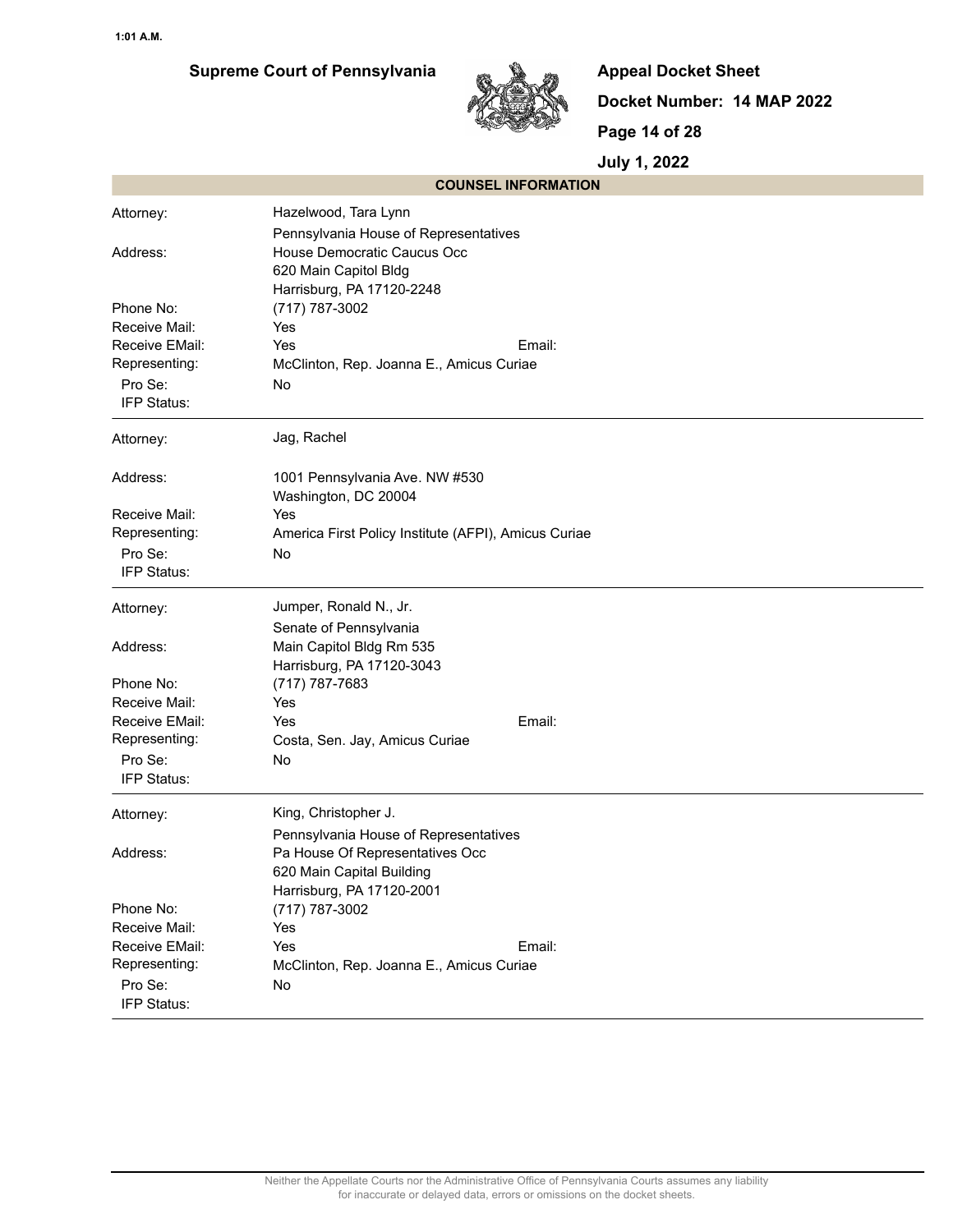

**Appeal Docket Sheet Docket Number: 14 MAP 2022 Page 15 of 28**

| <b>COUNSEL INFORMATION</b>     |                                                      |  |  |
|--------------------------------|------------------------------------------------------|--|--|
| Attorney:                      | McKenzie, Mary M.                                    |  |  |
|                                | Public Interest Law Center (The)                     |  |  |
| Address:                       | Public Interest Law Center Two Penn Center           |  |  |
|                                | 1500 Jfk Blvd Ste 802                                |  |  |
|                                | Philadelphia, PA 19102                               |  |  |
| Phone No:                      | (267) 546-1319                                       |  |  |
| Receive Mail:                  | Yes                                                  |  |  |
| Representing:                  | Mahon, Molly et al., Amicus Curiae                   |  |  |
| Pro Se:                        | No                                                   |  |  |
| IFP Status:                    |                                                      |  |  |
| Attorney:                      | O'Neill, Michael J.                                  |  |  |
| Address:                       | 19415 Deerfield Ave. Ste. 312                        |  |  |
|                                | Leesburg, VA 20176                                   |  |  |
| Receive Mail:<br>Representing: | Yes<br>Landmark Legal Foundation, Amicus Curiae      |  |  |
| Pro Se:                        | No                                                   |  |  |
| IFP Status:                    |                                                      |  |  |
|                                |                                                      |  |  |
| Attorney:                      | Schneider, Marian Karen                              |  |  |
| Address:                       | P.O. Box 60173                                       |  |  |
|                                | Philadelphia, PA 19102                               |  |  |
| Phone No:                      | (610) 420-0632                                       |  |  |
| Receive Mail:                  | Yes                                                  |  |  |
| Representing:                  | Mahon, Molly et al., Amicus Curiae                   |  |  |
| Pro Se:                        | No                                                   |  |  |
| IFP Status:                    |                                                      |  |  |
| Attorney:                      | Sollenberger, Shannon Amanda                         |  |  |
|                                | Senate of Pennsylvania                               |  |  |
| Address:                       | Pa Senate                                            |  |  |
|                                | State Capitol Bdg Room 535                           |  |  |
|                                | Harrisburg, PA 17102                                 |  |  |
| Phone No:                      | (302) 222-2997                                       |  |  |
| Receive Mail:                  | Yes                                                  |  |  |
| Receive EMail:                 | Yes<br>Email:                                        |  |  |
| Representing:                  | Costa, Sen. Jay, Amicus Curiae                       |  |  |
| Pro Se:                        | No                                                   |  |  |
| IFP Status:                    |                                                      |  |  |
| Attorney:                      | Steinmann, Jessica H.                                |  |  |
| Address:                       | 1001 Pennsylvania Ave. NW #530                       |  |  |
|                                | Washington, DC 20004                                 |  |  |
| Receive Mail:                  | Yes                                                  |  |  |
| Representing:                  | America First Policy Institute (AFPI), Amicus Curiae |  |  |
| Pro Se:                        | No                                                   |  |  |
| IFP Status:                    |                                                      |  |  |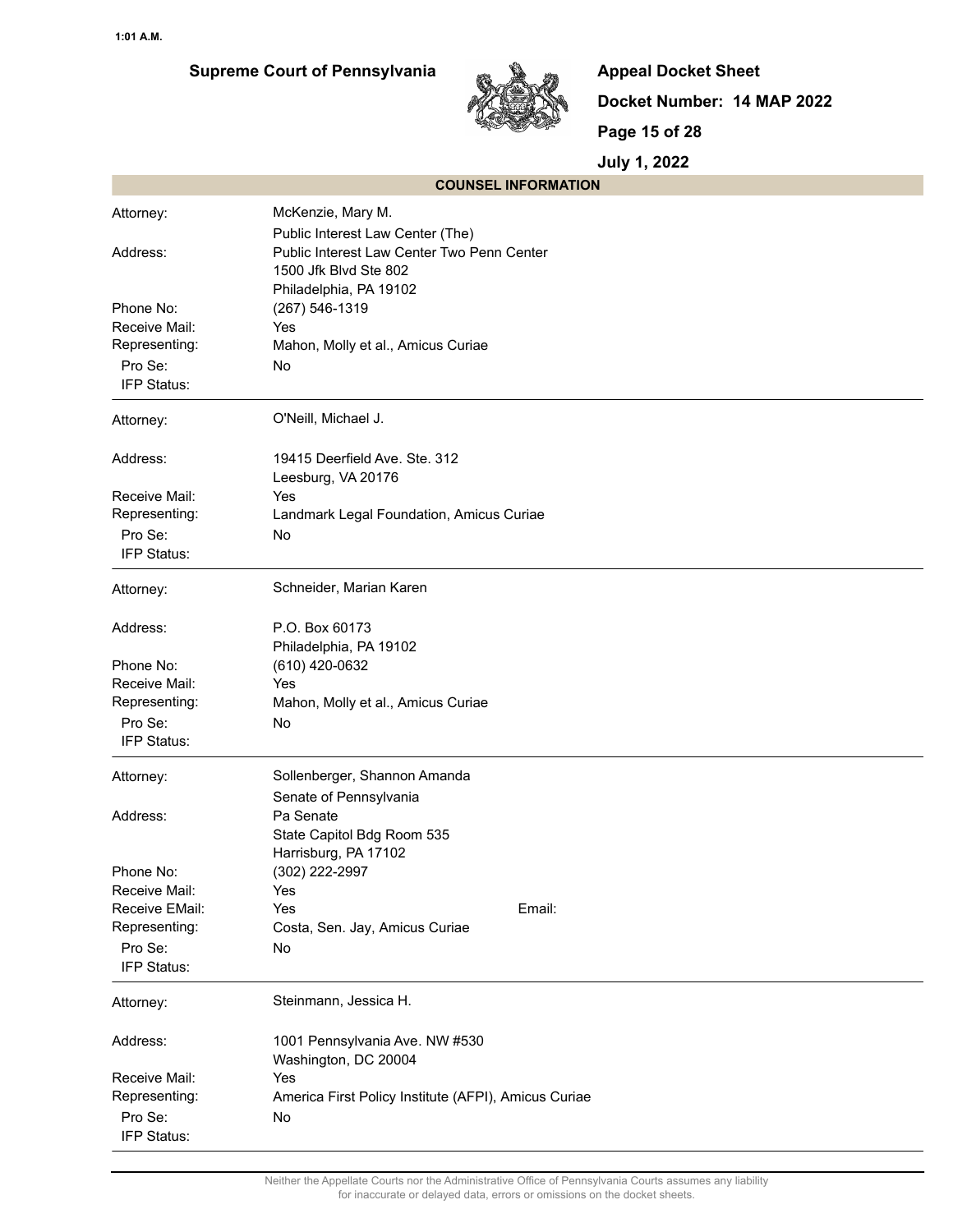## **Supreme Court of Pennsylvania**



**Appeal Docket Sheet Docket Number: 14 MAP 2022 Page 16 of 28**

**July 1, 2022**

| Truong, Lam Dang<br>Attorney:<br>Pennsylvania House of Representatives<br>Pa House Of Representatives Occ<br>Address:<br>620 Main Capital Bldg<br>Harrisburg, PA 17120                                                                             |                    |
|----------------------------------------------------------------------------------------------------------------------------------------------------------------------------------------------------------------------------------------------------|--------------------|
|                                                                                                                                                                                                                                                    |                    |
| Phone No:<br>(717) 787-3002<br>Receive Mail:<br>Yes<br>Receive EMail:<br>Yes<br>Email:<br>Representing:<br>McClinton, Rep. Joanna E., Amicus Curiae<br>Pro Se:<br>No<br>IFP Status:                                                                |                    |
| Walczak, Witold J.<br>Attorney:                                                                                                                                                                                                                    |                    |
| American Civil Liberties Union of Pennsylvania<br>P.o. Box 23058<br>Address:<br>Pittsburgh, PA 15222<br>(412) 681-7864<br>Phone No:<br>Receive Mail:<br>Yes<br>Representing:<br>Mahon, Molly et al., Amicus Curiae<br>Pro Se:<br>No<br>IFP Status: |                    |
| <b>SUPREME COURT INFORMATION</b>                                                                                                                                                                                                                   |                    |
| Appeal From:<br>the Order of the Commonwealth Court at No. 244 MD 2021 dated January 28, 2022.<br>1/28/2022 12:00:00AM<br>Appeal Filed Below:                                                                                                      |                    |
| Probable Jurisdiction Noted:<br>February 2, 2022<br>Docketed Date:<br>January 28, 2022<br>Allocatur/Miscellaneous Granted:<br>Allocatur/Miscellaneous Docket No.:<br>Allocatur/Miscellaneous Grant Order:                                          |                    |
| <b>FEE INFORMATION</b>                                                                                                                                                                                                                             |                    |
| Fee Dt<br>Fee Name<br>Receipt No<br>Fee Amt Receipt Dt                                                                                                                                                                                             | <b>Receipt Amt</b> |
| 2022-SUP-M-000296<br>02/01/2022<br>90.25 02/01/2022<br>Notice of Appeal                                                                                                                                                                            | 180.50             |
| <b>INTERMEDIATE APPELLATE COURT INFORMATION</b>                                                                                                                                                                                                    |                    |
| Court Name:<br>Docket Number:<br>Date of Order:<br>Rearg/Recon Disp Date:<br>Rearg/Recon Disposition:                                                                                                                                              |                    |
| Judge(s):<br>Intermediate Appellate Court Action:<br>Referring Court:                                                                                                                                                                              |                    |

#### **AGENCY/TRIAL COURT INFORMATION**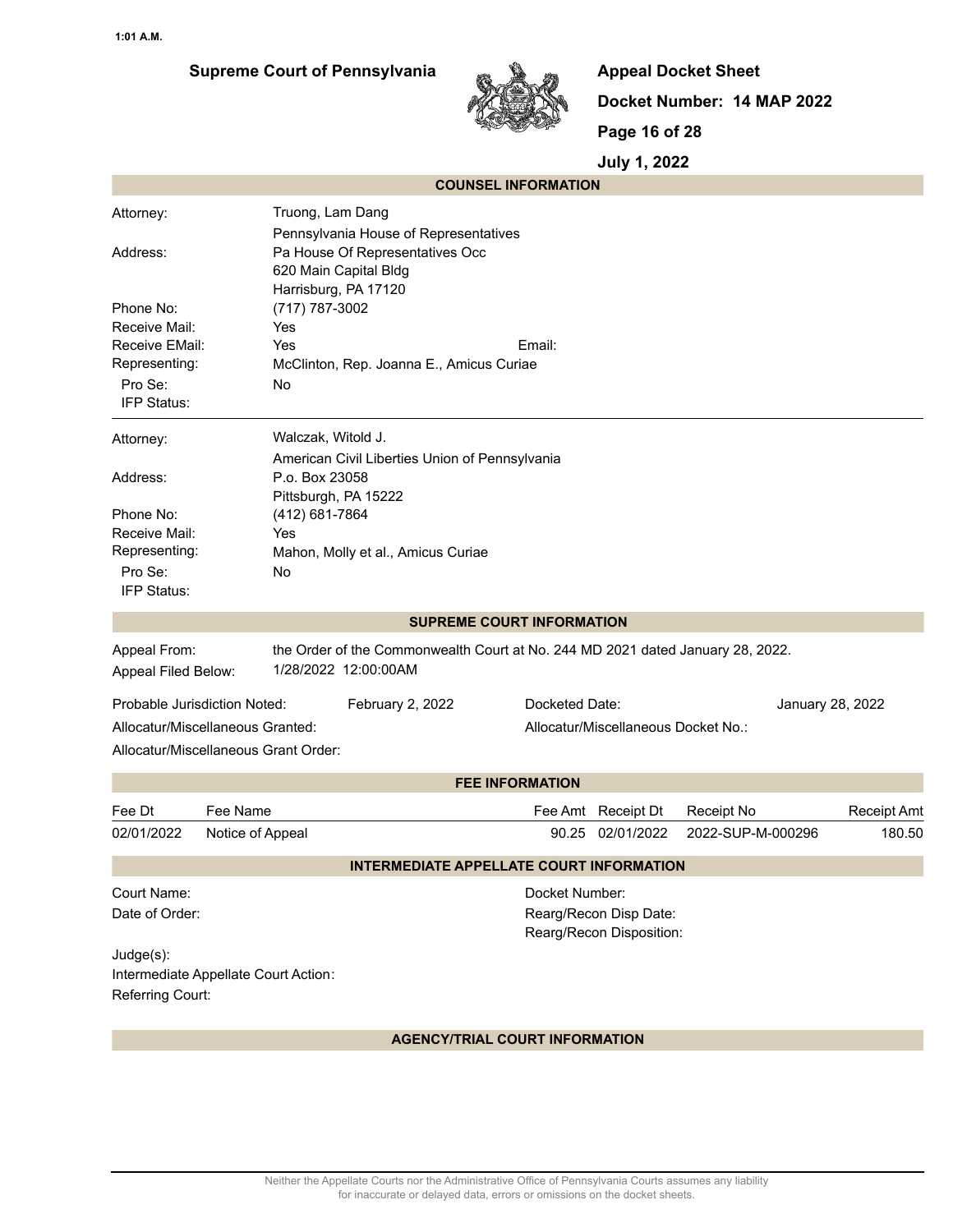## **Supreme Court of Pennsylvania**



**Appeal Docket Sheet Docket Number: 14 MAP 2022 Page 17 of 28 July 1, 2022**

| Court Below:                                                                                                   | Commonwealth Court of Pennsylvania           |                                                                              |                                                              |                          |
|----------------------------------------------------------------------------------------------------------------|----------------------------------------------|------------------------------------------------------------------------------|--------------------------------------------------------------|--------------------------|
| County:                                                                                                        | Division: Commonwealth Court of Pennsylvania |                                                                              |                                                              |                          |
| Date of Agency/Trial Court Order:                                                                              |                                              | January 28, 2022                                                             |                                                              |                          |
| Docket Number:                                                                                                 | 244 MD 2021                                  |                                                                              |                                                              |                          |
| Judge(s):                                                                                                      | Ceisler, Ellen<br>Wojcik, Michael H.         | Fizzano Cannon, Christine<br>Leavitt, Mary Hannah<br>McCullough, Patricia A. | OTN:                                                         |                          |
| Order Type:                                                                                                    | Order                                        |                                                                              |                                                              |                          |
|                                                                                                                |                                              |                                                                              | <b>ORIGINAL RECORD CONTENT</b>                               |                          |
| Original Record Item                                                                                           |                                              |                                                                              | <b>Filed Date</b>                                            | Content/Description      |
| Part(s)                                                                                                        |                                              |                                                                              |                                                              | 8                        |
| <b>Record Remittal:</b>                                                                                        |                                              |                                                                              |                                                              |                          |
|                                                                                                                |                                              |                                                                              | <b>BRIEFING SCHEDULE</b>                                     |                          |
| <b>Amicus Curiae</b><br><b>America First Policy Institute (AFPI)</b><br><b>Brief</b>                           |                                              |                                                                              | <b>Appellee</b><br>Bonner, Timothy R. et al.<br><b>Brief</b> |                          |
| Due: February 25, 2022                                                                                         |                                              | Filed: February 24, 2022                                                     | Due: February 25, 2022                                       | Filed: February 25, 2022 |
| <b>Citizens United, Citizens United Foundation &amp;</b><br><b>Presidential Coalition, LLC</b><br><b>Brief</b> |                                              |                                                                              | <b>Reply Brief</b><br>Due: March 2, 2022                     | Filed: March 2, 2022     |
| Due: February 25, 2022                                                                                         |                                              | Filed: February 25, 2022                                                     | <b>Butler County Republican Committee</b>                    |                          |
| Costa, Sen. Jay<br><b>Brief</b>                                                                                |                                              |                                                                              | <b>Brief</b><br>Due: February 25, 2022                       | Filed: February 25, 2022 |
| Due: February 15, 2022                                                                                         |                                              | Filed: February 15, 2022                                                     | <b>Reply Brief</b><br>Due: March 2, 2022                     | Filed:                   |
| <b>Honest Elections Project</b>                                                                                |                                              |                                                                              |                                                              |                          |
| <b>Brief</b><br>Due: February 25, 2022                                                                         |                                              | Filed: February 25, 2022                                                     | <b>Democratic National Committee</b><br>Brief                |                          |
| <b>Landmark Legal Foundation</b><br><b>Brief</b>                                                               |                                              |                                                                              | Due: February 25, 2022<br><b>Reply Brief</b>                 | Filed: February 15, 2022 |
| Due: February 25, 2022                                                                                         |                                              | Filed: February 25, 2022                                                     | Due: March 2, 2022                                           | Filed: March 2, 2022     |
| Mahon, Molly et al.<br><b>Brief</b>                                                                            |                                              |                                                                              | Kotula, Kathleen Marie<br><b>Brief</b>                       |                          |
| Due: February 15, 2022                                                                                         |                                              | Filed: February 15, 2022                                                     | Due: February 25, 2022                                       | Filed:                   |
| McClinton, Rep. Joanna E.<br><b>Brief</b>                                                                      |                                              |                                                                              | <b>McLinko, Doug</b><br><b>Brief</b>                         |                          |
| Due: February 15, 2022                                                                                         |                                              | Filed: February 15, 2022                                                     | Due: February 25, 2022                                       | Filed: February 25, 2022 |
| Pennsylvania AFL-CIO<br><b>Brief</b>                                                                           |                                              |                                                                              | <b>Reply Brief</b><br>Due: March 2, 2022                     | Filed:                   |

Neither the Appellate Courts nor the Administrative Office of Pennsylvania Courts assumes any liability for inaccurate or delayed data, errors or omissions on the docket sheets.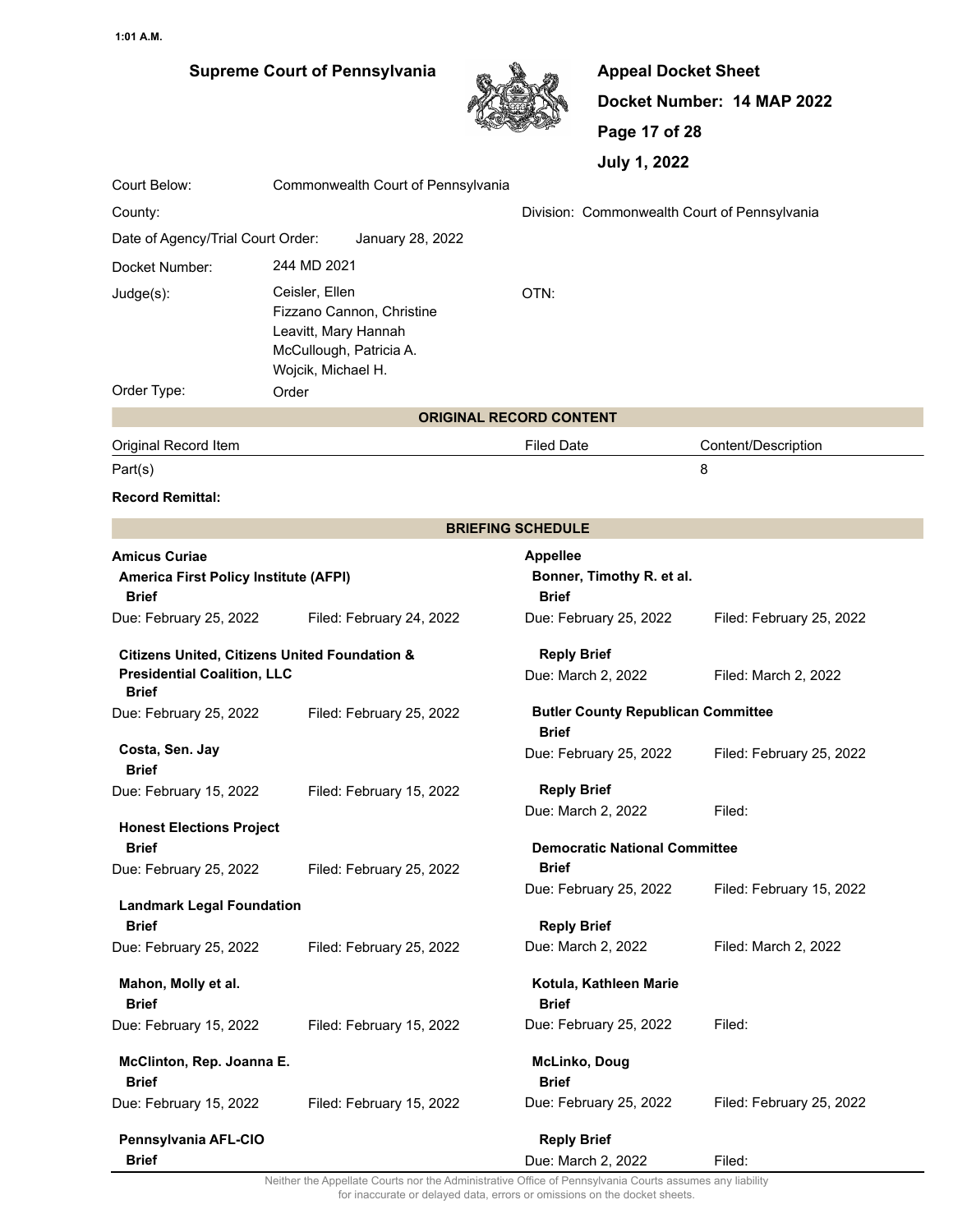

**Appeal Docket Sheet Docket Number: 14 MAP 2022 Page 18 of 28 July 1, 2022**

|                            | JUIY 1, |  |
|----------------------------|---------|--|
| <b>RDIEEING SCHEDIJI E</b> |         |  |

|                                                               |                                                                                                                     | DRIEFING SUNEDULE                                             |                                                                                                               |
|---------------------------------------------------------------|---------------------------------------------------------------------------------------------------------------------|---------------------------------------------------------------|---------------------------------------------------------------------------------------------------------------|
| <b>Amicus Curiae</b><br>Pennsylvania AFL-CIO<br><b>Brief</b>  |                                                                                                                     | <b>Appellee</b><br><b>McLinko, Doug</b>                       |                                                                                                               |
| Due: February 15, 2022                                        | Filed: February 15, 2022                                                                                            | Pennsylvania Democratic Party<br><b>Brief</b>                 |                                                                                                               |
| <b>Philadelphia County Board of Elections</b><br><b>Brief</b> |                                                                                                                     | Due: February 25, 2022                                        | Filed: February 15, 2022                                                                                      |
| Due: February 15, 2022                                        | Filed: February 15, 2022                                                                                            | <b>Reply Brief</b><br>Due: March 2, 2022                      | Filed: March 2, 2022                                                                                          |
| <b>Appellant</b><br>Chapman, Leigh M.<br><b>Brief</b>         |                                                                                                                     | <b>Washington County Republican Committee</b><br><b>Brief</b> |                                                                                                               |
| Due: February 15, 2022                                        | Filed: February 15, 2022                                                                                            | Due: February 25, 2022                                        | Filed: February 25, 2022                                                                                      |
|                                                               |                                                                                                                     | <b>Reply Brief</b>                                            |                                                                                                               |
| <b>Reply Brief</b><br>Due: March 2, 2022                      | Filed: March 2, 2022                                                                                                | Due: March 2, 2022                                            | Filed:                                                                                                        |
| <b>Reproduced Record</b>                                      |                                                                                                                     | <b>York County Republican Committee</b><br><b>Brief</b>       |                                                                                                               |
| Due: February 15, 2022                                        | Filed: February 15, 2022                                                                                            | Due: February 25, 2022                                        | Filed: February 25, 2022                                                                                      |
| Commonwealth, Dept. of State                                  |                                                                                                                     | <b>Reply Brief</b>                                            |                                                                                                               |
| <b>Brief</b>                                                  |                                                                                                                     | Due: March 2, 2022                                            | Filed:                                                                                                        |
| Due: February 15, 2022                                        | Filed: February 15, 2022                                                                                            |                                                               |                                                                                                               |
| <b>Reply Brief</b>                                            |                                                                                                                     |                                                               |                                                                                                               |
| Due: March 2, 2022                                            | Filed: March 2, 2022                                                                                                |                                                               |                                                                                                               |
| <b>Reproduced Record</b><br>Due: February 15, 2022            | Filed: February 15, 2022                                                                                            |                                                               |                                                                                                               |
|                                                               |                                                                                                                     | <b>SESSION INFORMATION</b>                                    |                                                                                                               |
| Journal Number:<br>Listed/Submitted Date:                     | J-18A-2022                                                                                                          |                                                               |                                                                                                               |
| Consideration Type:                                           | March 8, 2022<br>Oral Argument Supreme Ct.                                                                          |                                                               |                                                                                                               |
|                                                               |                                                                                                                     | <b>DOCKET ENTRY</b>                                           |                                                                                                               |
| <b>Filed Date</b>                                             | Docket Entry / Representing                                                                                         | Participant Type                                              | Filed By                                                                                                      |
| <b>January 28, 2022</b>                                       | <b>Notice of Appeal</b>                                                                                             |                                                               |                                                                                                               |
|                                                               |                                                                                                                     | Appellant<br>Appellant                                        | Commonwealth, Dept. of State<br>Chapman, Leigh M.                                                             |
| Comments:                                                     | Granted Intervenor Status in Commonwealth Court:<br>Pennsylvania Democratic Party and Democratic National Committee |                                                               | York County Republican Committee, Washington County Republican Committee, Butler County Republican Committee, |
| NIOTE-                                                        |                                                                                                                     |                                                               |                                                                                                               |

NOTE:

"Bonner, Timothy R. et al." is an amicus at Nos. 14 & 17 MAP 2022 and an Appellee/Appellant at Nos. 15, 18 & 19 MAP 2022. The party has been listed as an Appellee for 14 MAP 2022 only for briefing and e-filing purposes.

> Neither the Appellate Courts nor the Administrative Office of Pennsylvania Courts assumes any liability for inaccurate or delayed data, errors or omissions on the docket sheets.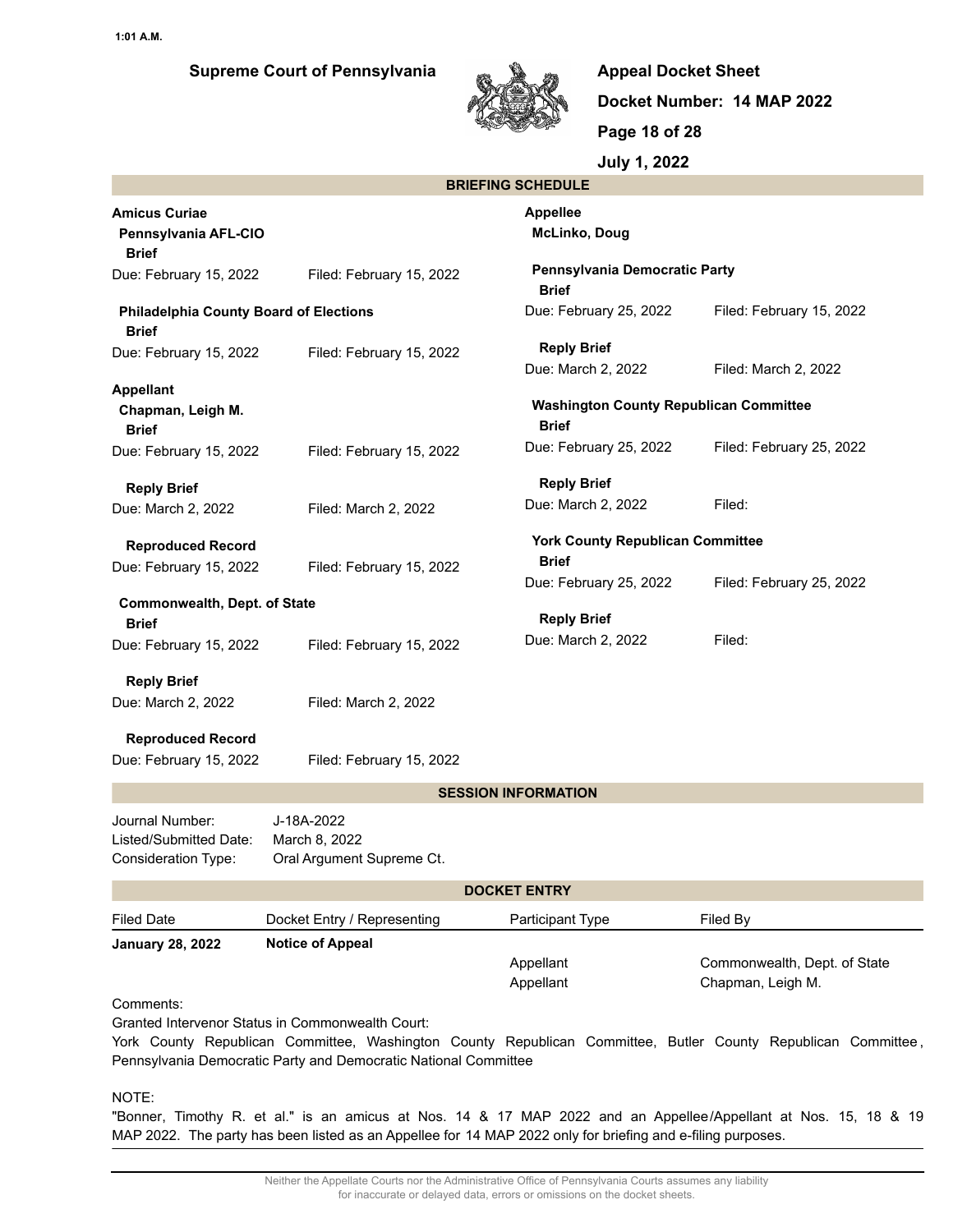

**Appeal Docket Sheet Docket Number: 14 MAP 2022 Page 19 of 28**

**July 1, 2022**

| <b>DOCKET ENTRY</b>     |                                                                 |                  |                                 |  |
|-------------------------|-----------------------------------------------------------------|------------------|---------------------------------|--|
| <b>Filed Date</b>       | Docket Entry / Representing                                     | Participant Type | Filed By                        |  |
| <b>January 28, 2022</b> | <b>Jurisdictional Statement</b>                                 |                  |                                 |  |
|                         |                                                                 | Appellant        | Commonwealth, Dept. of State    |  |
|                         |                                                                 | Appellant        | Chapman, Leigh M.               |  |
| <b>January 28, 2022</b> | <b>Praecipe for Appearance</b>                                  |                  |                                 |  |
|                         | Commonwealth, Dept. of State                                    | Appellant        | Boyer, Jacob Biehl              |  |
|                         | Chapman, Leigh M.                                               | Appellant        | Boyer, Jacob Biehl              |  |
| <b>January 31, 2022</b> | No Answer Letter to Notice of Appeal & Jurisdictional Statement |                  |                                 |  |
|                         |                                                                 | Appellee         | Democratic National Committee   |  |
|                         |                                                                 | Appellee         | Pennsylvania Democratic Party   |  |
| <b>January 31, 2022</b> | No Answer Letter to Notice of Appeal & Jurisdictional Statement |                  |                                 |  |
|                         |                                                                 | Appellee         | McLinko, Doug                   |  |
| <b>January 31, 2022</b> | No Answer Letter to Notice of Appeal & Jurisdictional Statement |                  |                                 |  |
|                         |                                                                 | Appellee         | <b>Butler County Republican</b> |  |
|                         |                                                                 |                  | Committee                       |  |
|                         |                                                                 | Appellee         | Washington County Republican    |  |
|                         |                                                                 |                  | Committee                       |  |
|                         |                                                                 | Appellee         | <b>York County Republican</b>   |  |
| Committee               |                                                                 |                  |                                 |  |
|                         |                                                                 |                  |                                 |  |

#### **February 2, 2022 Order Noting Jurisdiction and Oral Argument Granted**

Per Curiam

#### Comments:

AND NOW, this 2nd day of February, 2022, probable jurisdiction is NOTED. It is ORDERED that Appellants' brief is due no later than February 15, 2022; Appellees' briefs are due within 10 days of the filing of Appellants' brief; and any reply brief shall be filed within 5 days of the filing of Appellees' briefs. No requests for extension will be entertained. The Prothonotary is DIRECTED to list this matter for argument at this Court's March 2022 argument session in Harrisburg. The Emergency Application for Leave to File Answer to Jurisdictional Statement Nunc Pro Tunc is DENIED .

| <b>Order Exited</b>                       |          |                                                                                        |  |
|-------------------------------------------|----------|----------------------------------------------------------------------------------------|--|
|                                           |          | Office of the Prothonotary                                                             |  |
|                                           |          |                                                                                        |  |
|                                           |          | Commonwealth Court of                                                                  |  |
|                                           |          | Pennsylvania                                                                           |  |
| <b>Acknowledgement of Argument Notice</b> |          |                                                                                        |  |
| McLinko, Doug                             | Appellee | Zimolong, Walter S., III                                                               |  |
| McLinko, Doug                             | Appellee | Dimino, Michael Richard                                                                |  |
|                                           |          |                                                                                        |  |
| Bonner, Timothy R. et al.                 | Appellee | Teufel, Gregory Hugh                                                                   |  |
|                                           |          | <b>Commonwealth Court Record Received</b><br><b>Acknowledgement of Argument Notice</b> |  |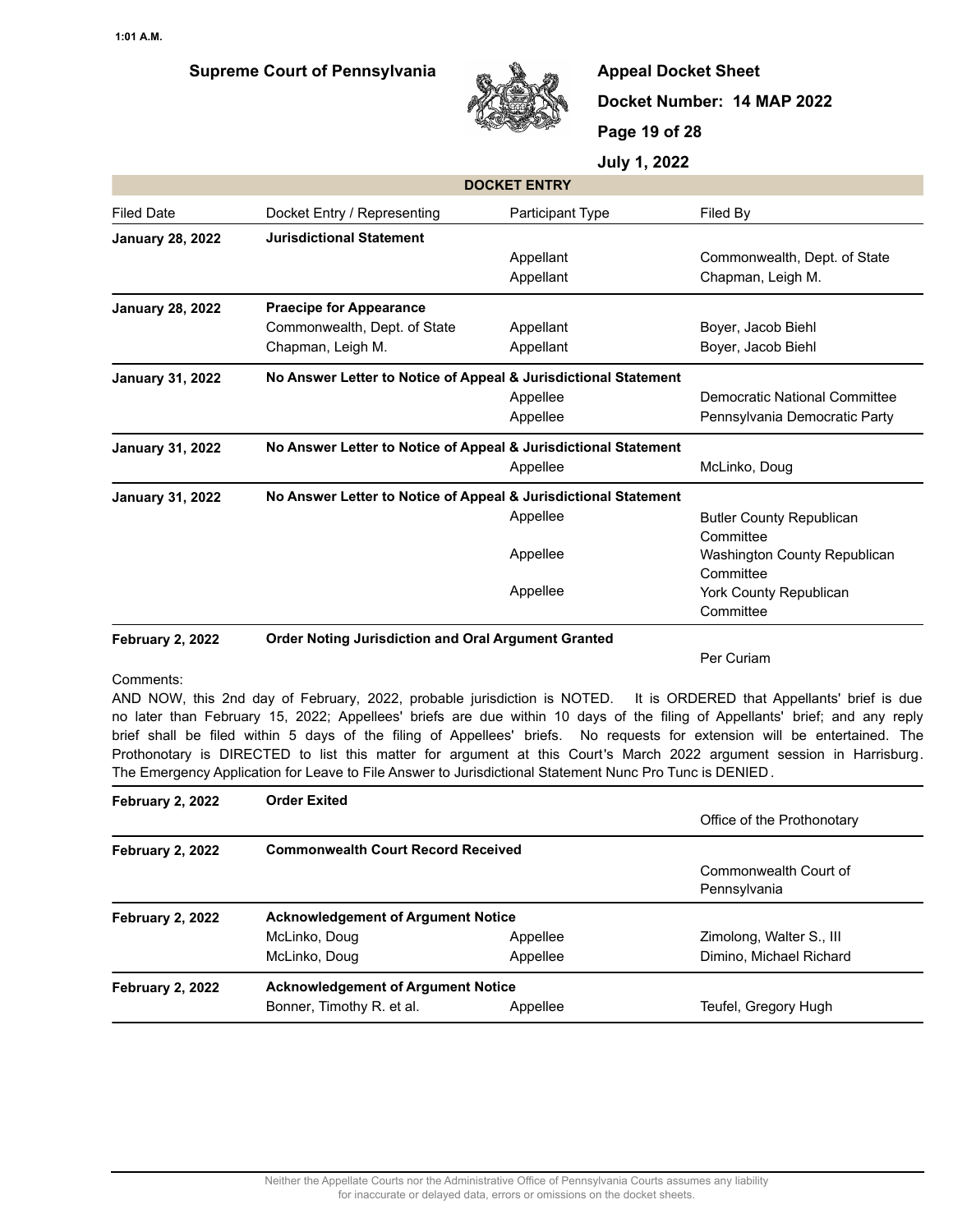

**Appeal Docket Sheet Docket Number: 14 MAP 2022 Page 20 of 28**

**July 1, 2022**

|                         |                                                                               | <b>DOCKET ENTRY</b> |                                     |  |  |
|-------------------------|-------------------------------------------------------------------------------|---------------------|-------------------------------------|--|--|
| <b>Filed Date</b>       | Docket Entry / Representing                                                   | Participant Type    | Filed By                            |  |  |
| <b>February 3, 2022</b> | <b>Acknowledgement of Argument Notice</b>                                     |                     |                                     |  |  |
|                         | Democratic National Committee                                                 | Appellee            | Waxman, Seth P.                     |  |  |
|                         | Pennsylvania Democratic Party                                                 | Appellee            | Waxman, Seth P.                     |  |  |
|                         | <b>Democratic National Committee</b>                                          | Appellee            | Levine, Clifford B.                 |  |  |
|                         | Pennsylvania Democratic Party                                                 | Appellee            | Levine, Clifford B.                 |  |  |
|                         | <b>Democratic National Committee</b>                                          | Appellee            | Shoucair, Emma Frances<br>Elizabeth |  |  |
|                         | Pennsylvania Democratic Party                                                 | Appellee            | Shoucair, Emma Frances<br>Elizabeth |  |  |
|                         | Democratic National Committee                                                 | Appellee            | Babbitt, Christopher E.             |  |  |
|                         | Pennsylvania Democratic Party                                                 | Appellee            | Babbitt, Christopher E.             |  |  |
|                         | <b>Democratic National Committee</b>                                          | Appellee            | Volchok, Daniel S.                  |  |  |
|                         | Pennsylvania Democratic Party                                                 | Appellee            | Volchok, Daniel S.                  |  |  |
| February 3, 2022        | <b>Acknowledgement of Argument Notice</b>                                     |                     |                                     |  |  |
|                         | <b>York County Republican</b><br>Committee                                    | Appellee            | King, Thomas W., III                |  |  |
|                         | <b>Butler County Republican</b><br>Committee                                  | Appellee            | King, Thomas W., III                |  |  |
|                         | Washington County Republican<br>Committee                                     | Appellee            | King, Thomas W., III                |  |  |
| February 9, 2022        | <b>Acknowledgement of Argument Notice</b>                                     |                     |                                     |  |  |
|                         | Commonwealth, Dept. of State                                                  | Appellant           | Wiygul, Robert Andrew               |  |  |
|                         | Chapman, Leigh M.                                                             | Appellant           | Wiygul, Robert Andrew               |  |  |
| February 9, 2022        | Order Regarding Briefing Schedule and Designation of Appellants and Appellees |                     |                                     |  |  |
|                         |                                                                               |                     | Per Curiam                          |  |  |

#### Comments:

 AND NOW, this 9th day of February, 2022, per Rule of Appellate Procedure 2136(a) (indicating that the appellate court may specify party designations in cross appeal scenarios ), the following party designations in these consolidated appeals are ORDERED:

- The Department of State and Leigh M. Chapman, in her official capacity as Acting Secretary of the Commonwealth, are DEEMED to be Appellants.

- The York County Republican Committee, the Washington County Republican Committee, and the Butler County Republican Committee are DEEMED to be Appellees.

- Timothy R. Bonner, P. Michael Jones, David H. Zimmerman, Barry J. Jozwiak, Kathy L. Rapp, David Maloney, Barbara Gleim, Robert Brooks, Aaron J. Bernstine, Timothy F. Twardzik, Dawn W. Keefer, Dan Moul, Francis X. Ryan, and Donald "Bud" Cook are DEEMED to be Appellees.

It is ORDERED that Rule of Appellate Procedure 2136(b) (providing for four rounds of briefs in cross appeal scenarios) is inapplicable to the instant consolidated appeals.

It is ORDERED that Appellants' brief is due no later than February 15, 2022. Appellees' briefs are due within 10 days of the filing of Appellants' brief. Any reply brief, submitted by either Appellants or Appellees, shall be filed within 5 days of the filing of Appellees' briefs. No requests for extension will be entertained.

 In alignment with this Court's February 2, 2022 order entered at 14 & 15 MAP 2022, the Prothonotary is DIRECTED to list these consolidated appeals for argument at this Court's March 2022 argument session in Harrisburg.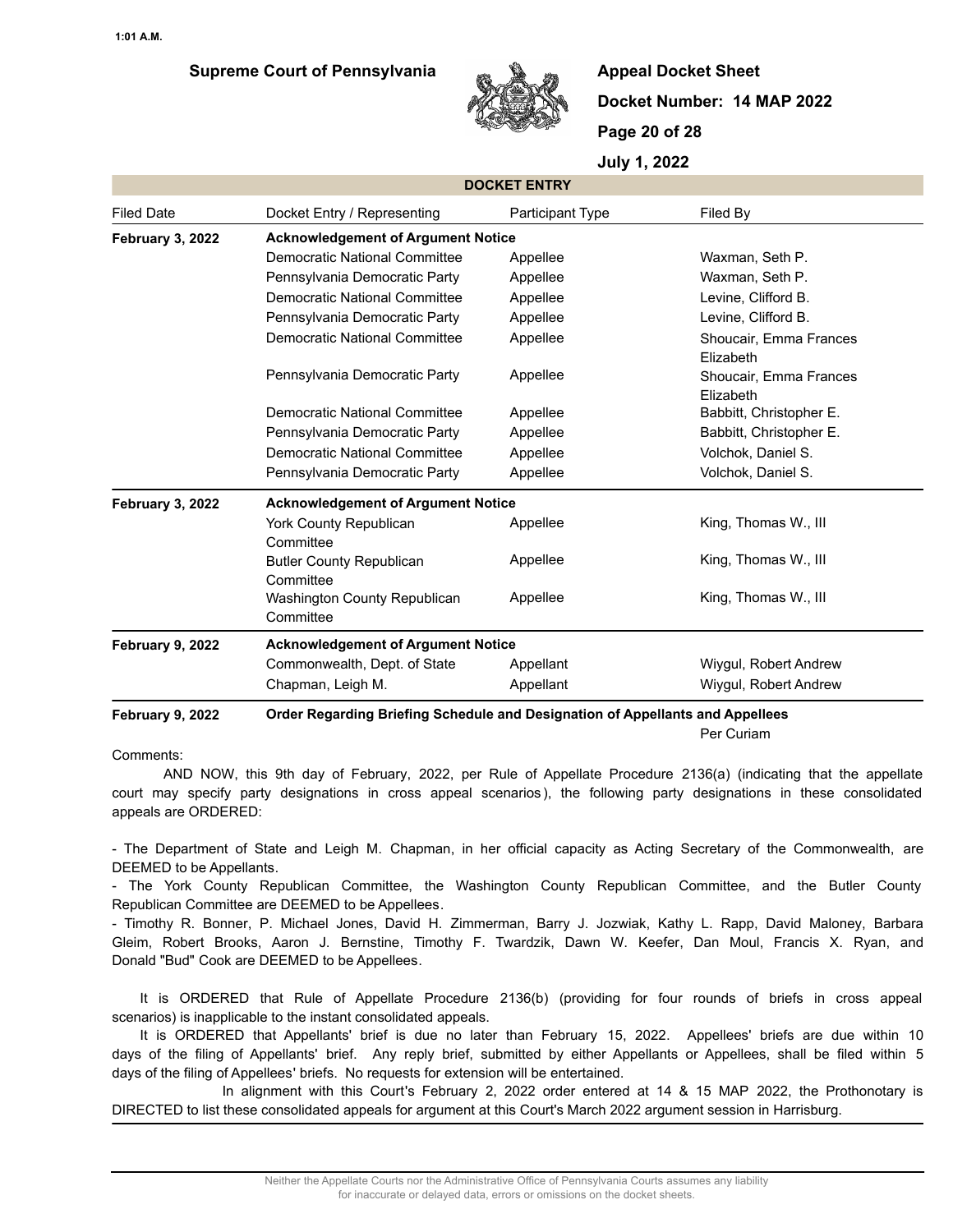

**Appeal Docket Sheet Docket Number: 14 MAP 2022 Page 21 of 28**

|                                                             |                                                                               | <b>DOCKET ENTRY</b> |                                                                                                                                          |  |  |  |
|-------------------------------------------------------------|-------------------------------------------------------------------------------|---------------------|------------------------------------------------------------------------------------------------------------------------------------------|--|--|--|
| <b>Filed Date</b>                                           | Docket Entry / Representing                                                   | Participant Type    | Filed By                                                                                                                                 |  |  |  |
| February 9, 2022                                            | <b>Order Exited</b>                                                           |                     |                                                                                                                                          |  |  |  |
|                                                             |                                                                               |                     | Office of the Prothonotary                                                                                                               |  |  |  |
| <b>February 10, 2022</b>                                    | <b>Application to Exceed Page/Word Limitations</b>                            |                     |                                                                                                                                          |  |  |  |
|                                                             |                                                                               | Appellant           | Commonwealth, Dept. of State                                                                                                             |  |  |  |
|                                                             |                                                                               | Appellant           | Chapman, Leigh M.                                                                                                                        |  |  |  |
| <b>February 10, 2022</b>                                    | <b>No Answer Letter</b>                                                       |                     |                                                                                                                                          |  |  |  |
|                                                             |                                                                               | Appellee            | <b>Butler County Republican</b>                                                                                                          |  |  |  |
|                                                             |                                                                               | Appellee            | Committee<br>Washington County Republican                                                                                                |  |  |  |
|                                                             |                                                                               | Appellee            | Committee<br>York County Republican                                                                                                      |  |  |  |
|                                                             |                                                                               |                     | Committee                                                                                                                                |  |  |  |
| <b>February 11, 2022</b>                                    | Order Granting Application for Enlargement of Word Limit for Initial Brief    |                     |                                                                                                                                          |  |  |  |
|                                                             |                                                                               |                     | Dreibelbis, Amy                                                                                                                          |  |  |  |
| Comments:<br>Initial Brief" is hereby granted.              |                                                                               |                     | AND NOW, this 11th day of February, 2022, "Respondents/Appellants' Application for Enlargement of Word Limit for                         |  |  |  |
| <b>February 11, 2022</b>                                    | <b>Order Exited</b>                                                           |                     |                                                                                                                                          |  |  |  |
|                                                             |                                                                               |                     | Office of the Prothonotary                                                                                                               |  |  |  |
| <b>February 11, 2022</b>                                    | Motion for Admission Pro Hac Vice of Harmeet K. Dhillon, Esquire              |                     |                                                                                                                                          |  |  |  |
|                                                             | McLinko, Doug                                                                 | Appellee            | Zimolong, Walter S., III                                                                                                                 |  |  |  |
| <b>February 14, 2022</b>                                    | No Answer to Motion for Admission Pro Hac Vice of Harmeet K. Dhillon, Esquire |                     |                                                                                                                                          |  |  |  |
|                                                             |                                                                               | Appellee            | <b>Butler County Republican</b>                                                                                                          |  |  |  |
|                                                             |                                                                               |                     | Committee                                                                                                                                |  |  |  |
|                                                             |                                                                               |                     |                                                                                                                                          |  |  |  |
|                                                             |                                                                               | Appellee            | Washington County Republican                                                                                                             |  |  |  |
|                                                             |                                                                               |                     | Committee                                                                                                                                |  |  |  |
|                                                             |                                                                               | Appellee            | York County Republican                                                                                                                   |  |  |  |
|                                                             |                                                                               |                     | Committee                                                                                                                                |  |  |  |
| <b>February 14, 2022</b>                                    | No Answer to Motion for Admission Pro Hac Vice of Harmeet K. Dhillon, Esquire |                     |                                                                                                                                          |  |  |  |
|                                                             |                                                                               | Appellant           | Commonwealth, Dept. of State                                                                                                             |  |  |  |
|                                                             |                                                                               | Appellant           | Chapman, Leigh M.                                                                                                                        |  |  |  |
|                                                             | Order Granting Application to be Admitted Pro Hac Vice                        |                     |                                                                                                                                          |  |  |  |
| <b>February 14, 2022</b><br>Comments:<br>is hereby granted. |                                                                               |                     | Dreibelbis, Amy<br>AND NOW, this 14th day of February, 2022, the Application to be Admitted Pro Hac Vice of Harmeet K. Dhillon, Esquire, |  |  |  |
| <b>February 14, 2022</b>                                    | <b>Order Exited</b>                                                           |                     |                                                                                                                                          |  |  |  |
|                                                             |                                                                               |                     | Office of the Prothonotary                                                                                                               |  |  |  |
|                                                             | Motion for Admission Pro Hac Vice of Joshua Matz, Esquire                     |                     |                                                                                                                                          |  |  |  |
| <b>February 14, 2022</b>                                    | Commonwealth, Dept. of State                                                  | Appellant           | Wiygul, Robert Andrew                                                                                                                    |  |  |  |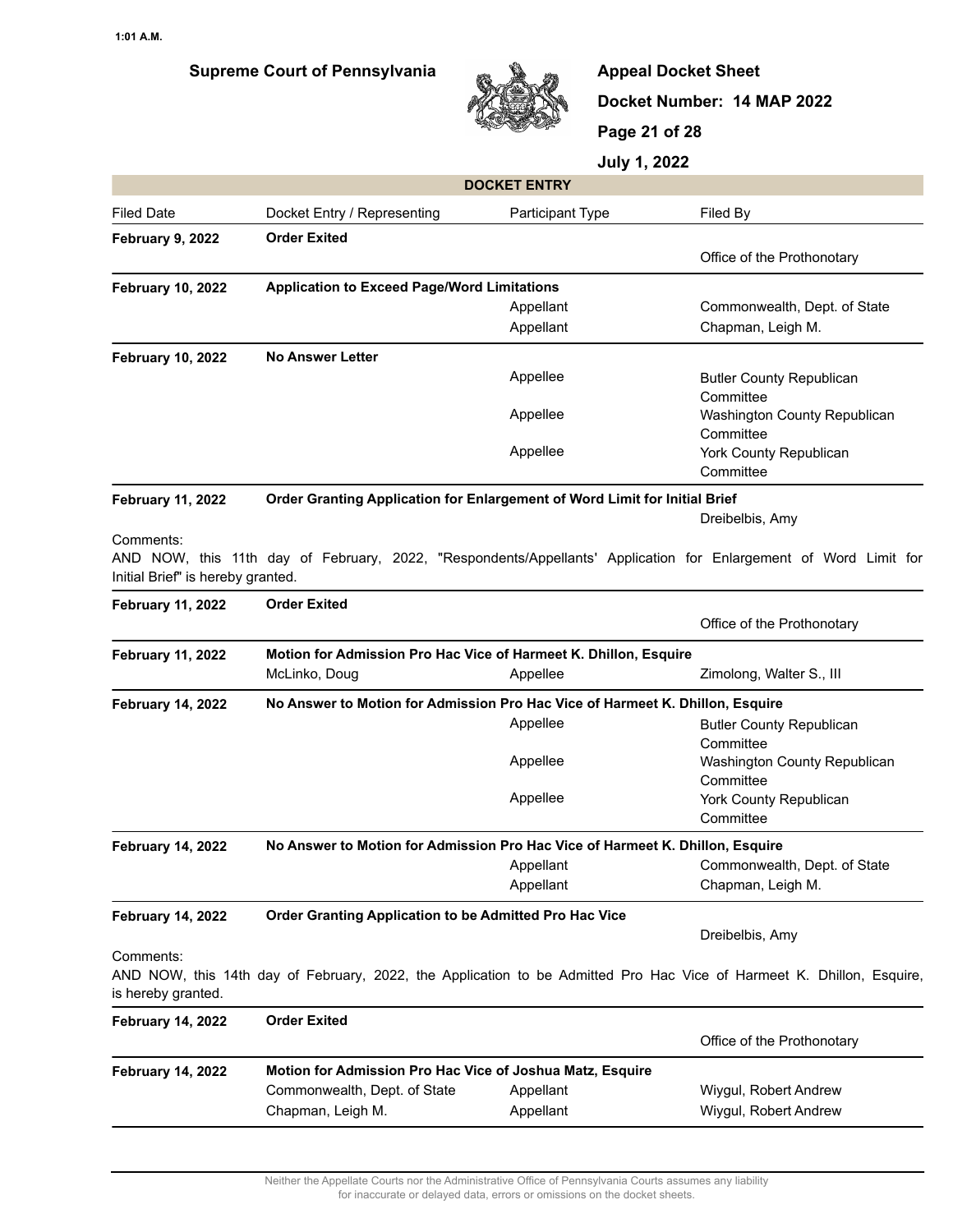

**Appeal Docket Sheet Docket Number: 14 MAP 2022 Page 22 of 28**

**July 1, 2022**

|                                                                                                                                     |                                                                                  | <b>DOCKET ENTRY</b> |                                              |  |
|-------------------------------------------------------------------------------------------------------------------------------------|----------------------------------------------------------------------------------|---------------------|----------------------------------------------|--|
| <b>Filed Date</b>                                                                                                                   | Docket Entry / Representing                                                      | Participant Type    | Filed By                                     |  |
| <b>February 14, 2022</b>                                                                                                            | <b>No Answer Letter</b>                                                          |                     |                                              |  |
|                                                                                                                                     |                                                                                  | Appellee            | <b>Butler County Republican</b><br>Committee |  |
|                                                                                                                                     |                                                                                  | Appellee            | Washington County Republican<br>Committee    |  |
|                                                                                                                                     |                                                                                  | Appellee            | York County Republican<br>Committee          |  |
| <b>February 14, 2022</b>                                                                                                            | <b>No Answer Letter</b>                                                          |                     |                                              |  |
|                                                                                                                                     |                                                                                  | Appellee            | Bonner, Timothy R. et al.                    |  |
| <b>February 14, 2022</b>                                                                                                            | Motion for Admission Pro Hac Vice of Christine P. Sun, Esquire                   |                     |                                              |  |
|                                                                                                                                     | Commonwealth, Dept. of State                                                     | Appellant           | Wiygul, Robert Andrew                        |  |
|                                                                                                                                     | Chapman, Leigh M.                                                                | Appellant           | Wiygul, Robert Andrew                        |  |
| <b>February 14, 2022</b>                                                                                                            | Motion for Admission Pro Hac Vice of Norman L. Eisen, Esquire                    |                     |                                              |  |
|                                                                                                                                     | Commonwealth, Dept. of State                                                     | Appellant           | Wiygul, Robert Andrew                        |  |
|                                                                                                                                     | Chapman, Leigh M.                                                                | Appellant           | Wiygul, Robert Andrew                        |  |
| <b>February 15, 2022</b>                                                                                                            | <b>Amicus Curiae Brief</b>                                                       |                     |                                              |  |
|                                                                                                                                     |                                                                                  | Amicus Curiae       | Philadelphia County Board of<br>Elections    |  |
| <b>February 15, 2022</b>                                                                                                            | No Answer Letter to Motion for Admission Pro Have Vice of Norman L. Eisen, Esq.  |                     |                                              |  |
|                                                                                                                                     |                                                                                  | Appellee            | <b>Butler County Republican</b><br>Committee |  |
|                                                                                                                                     |                                                                                  | Appellee            | Washington County Republican<br>Committee    |  |
|                                                                                                                                     |                                                                                  | Appellee            | York County Republican<br>Committee          |  |
| <b>February 15, 2022</b>                                                                                                            | No Answer Letter to Motion for Admission Pro Have Vice of Christine P. Sun, Esq. |                     |                                              |  |
|                                                                                                                                     |                                                                                  | Appellee            | <b>Butler County Republican</b><br>Committee |  |
|                                                                                                                                     |                                                                                  | Appellee            | Washington County Republican<br>Committee    |  |
|                                                                                                                                     |                                                                                  | Appellee            | York County Republican<br>Committee          |  |
| <b>February 15, 2022</b>                                                                                                            | <b>Designated Appellant's Brief</b>                                              |                     |                                              |  |
|                                                                                                                                     |                                                                                  | Appellant           | Commonwealth, Dept. of State                 |  |
|                                                                                                                                     |                                                                                  | Appellant           | Chapman, Leigh M.                            |  |
| <b>February 15, 2022</b>                                                                                                            | <b>Appellant's Reproduced Record Filed</b>                                       |                     |                                              |  |
|                                                                                                                                     |                                                                                  | Appellant           | Commonwealth, Dept. of State                 |  |
|                                                                                                                                     |                                                                                  | Appellant           | Chapman, Leigh M.                            |  |
| <b>February 15, 2022</b>                                                                                                            | No Answer Letter to Motion for Admission Pro Hac Vice for Norman L. Eisen, Esq.  |                     |                                              |  |
|                                                                                                                                     |                                                                                  | Appellee            | Bonner, Timothy R. et al.                    |  |
| <b>February 15, 2022</b><br>No Answer Letter to Motion for Admission Pro Hac Vice for Norman L. Eisen and<br>Christine P. Sun, Esq. |                                                                                  |                     |                                              |  |
|                                                                                                                                     |                                                                                  | Appellee            | McLinko, Doug                                |  |

Neither the Appellate Courts nor the Administrative Office of Pennsylvania Courts assumes any liability for inaccurate or delayed data, errors or omissions on the docket sheets.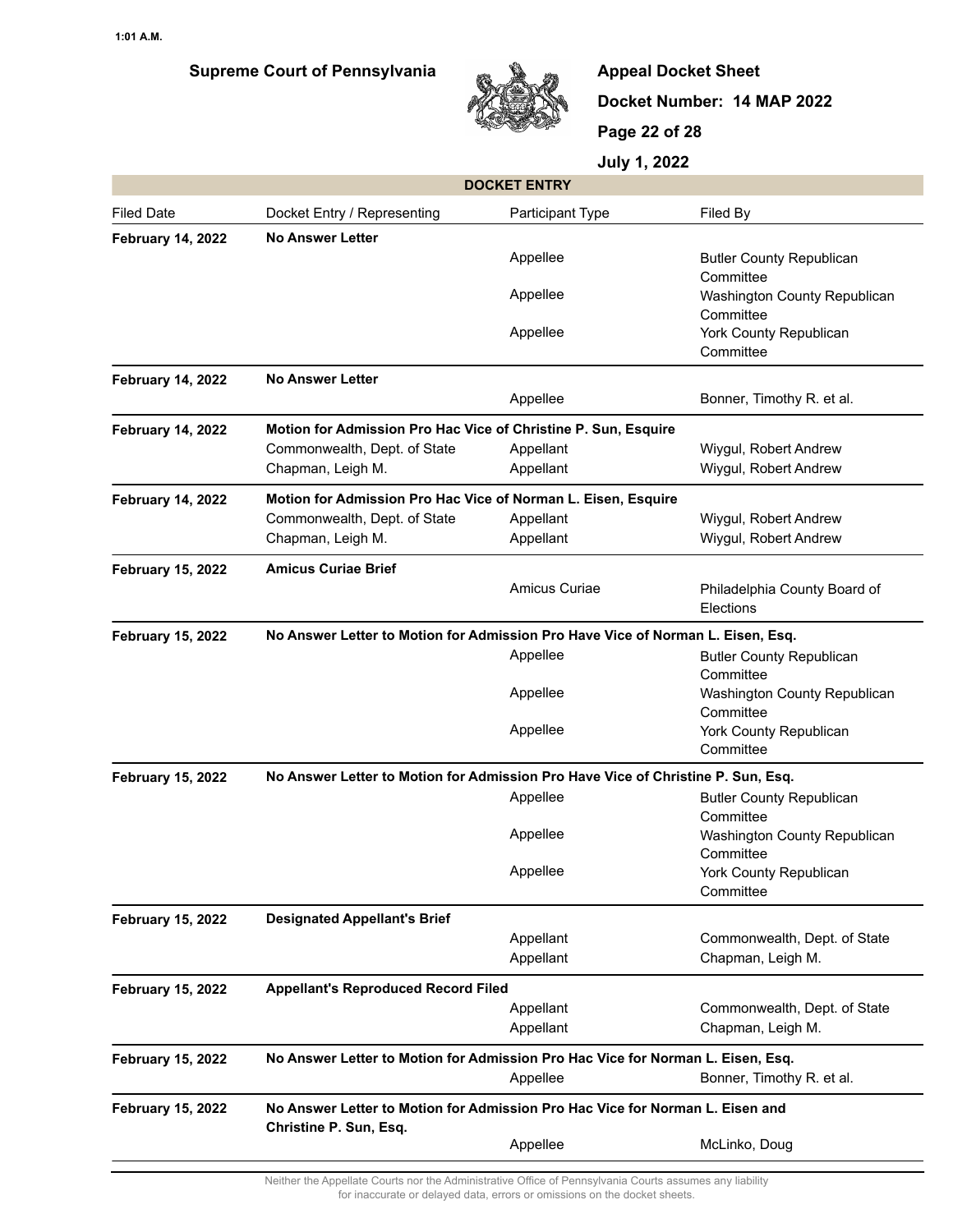

**Appeal Docket Sheet Docket Number: 14 MAP 2022 Page 23 of 28**

| <b>DOCKET ENTRY</b>                                                                                                           |                                                                                                                                                                           |                      |                               |  |
|-------------------------------------------------------------------------------------------------------------------------------|---------------------------------------------------------------------------------------------------------------------------------------------------------------------------|----------------------|-------------------------------|--|
| Filed Date                                                                                                                    | Docket Entry / Representing                                                                                                                                               | Participant Type     | Filed By                      |  |
| <b>February 15, 2022</b>                                                                                                      | <b>Amicus Curiae Brief</b>                                                                                                                                                |                      |                               |  |
|                                                                                                                               |                                                                                                                                                                           | Amicus Curiae        | McClinton, Rep. Joanna E.     |  |
|                                                                                                                               |                                                                                                                                                                           | <b>Amicus Curiae</b> | Costa, Sen. Jay               |  |
| <b>February 15, 2022</b>                                                                                                      | <b>Amicus Curiae Brief</b>                                                                                                                                                |                      |                               |  |
|                                                                                                                               |                                                                                                                                                                           | <b>Amicus Curiae</b> | Pennsylvania AFL-CIO          |  |
| <b>February 15, 2022</b>                                                                                                      | <b>Amicus Curiae Brief</b>                                                                                                                                                |                      |                               |  |
|                                                                                                                               |                                                                                                                                                                           | Amicus Curiae        | Mahon, Molly et al.           |  |
| Comments:                                                                                                                     |                                                                                                                                                                           |                      |                               |  |
|                                                                                                                               | Brief of Amici Curiae Molly Mahon, Pam Auer, Marisa Niwa, Matthew Jennings, Cindy Jennings, Disability Rights<br>Pennsylvania, Leah Marx, and Hassan Bennett              |                      |                               |  |
| <b>February 15, 2022</b>                                                                                                      | <b>Appellee's Brief</b>                                                                                                                                                   |                      |                               |  |
|                                                                                                                               |                                                                                                                                                                           | Appellee             | Democratic National Committee |  |
|                                                                                                                               |                                                                                                                                                                           | Appellee             | Pennsylvania Democratic Party |  |
| <b>February 15, 2022</b>                                                                                                      | Motion for Admission Pro Hac Vice of Christopher E. Babbitt Esq.                                                                                                          |                      |                               |  |
|                                                                                                                               | <b>Democratic National Committee</b>                                                                                                                                      | Appellee             | Levine, Clifford B.           |  |
|                                                                                                                               | Pennsylvania Democratic Party                                                                                                                                             | Appellee             | Levine, Clifford B.           |  |
| <b>February 15, 2022</b>                                                                                                      | Motion for Admission Pro Hac Vice of Daniel S. Volchok, Esq.                                                                                                              |                      |                               |  |
|                                                                                                                               | <b>Democratic National Committee</b>                                                                                                                                      | Appellee             | Levine, Clifford B.           |  |
|                                                                                                                               | Pennsylvania Democratic Party                                                                                                                                             | Appellee             | Levine, Clifford B.           |  |
| <b>February 15, 2022</b>                                                                                                      | Motion for Admission Pro Hac Vice of Seth P. Waxman, Esq.                                                                                                                 |                      |                               |  |
|                                                                                                                               | Democratic National Committee                                                                                                                                             | Appellee             | Levine, Clifford B.           |  |
|                                                                                                                               | Pennsylvania Democratic Party                                                                                                                                             | Appellee             | Levine, Clifford B.           |  |
| <b>February 15, 2022</b>                                                                                                      | Order Granting Application to be admitted Pro Hac Vice-Joshua Matz, Esq.                                                                                                  |                      |                               |  |
|                                                                                                                               |                                                                                                                                                                           |                      | Dreibelbis, Amy               |  |
| Comments:                                                                                                                     |                                                                                                                                                                           |                      |                               |  |
|                                                                                                                               | Order Granting Application to be admitted Pro Hac Vice-Joshua Matz, Esq.                                                                                                  |                      |                               |  |
| <b>February 15, 2022</b>                                                                                                      | <b>Order Exited</b>                                                                                                                                                       |                      |                               |  |
|                                                                                                                               |                                                                                                                                                                           |                      | Office of the Prothonotary    |  |
| <b>February 15, 2022</b><br>Ordering Granting Application to be Admitted Pro Hac Vice Christine P. Sun and Norman<br>L. Eisen |                                                                                                                                                                           |                      |                               |  |
|                                                                                                                               |                                                                                                                                                                           |                      | Dreibelbis, Amy               |  |
| Comments:                                                                                                                     | AND NOW, this 15th day of February, 2022, the Applications to be Admitted Pro Hac Vice of Christine P. Sun, Esquire<br>and Norman L. Einsen, Esquire, are hereby granted. |                      |                               |  |
| <b>February 16, 2022</b>                                                                                                      | <b>Order Exited</b>                                                                                                                                                       |                      |                               |  |
|                                                                                                                               |                                                                                                                                                                           |                      | Office of the Prothonotary    |  |
|                                                                                                                               |                                                                                                                                                                           |                      |                               |  |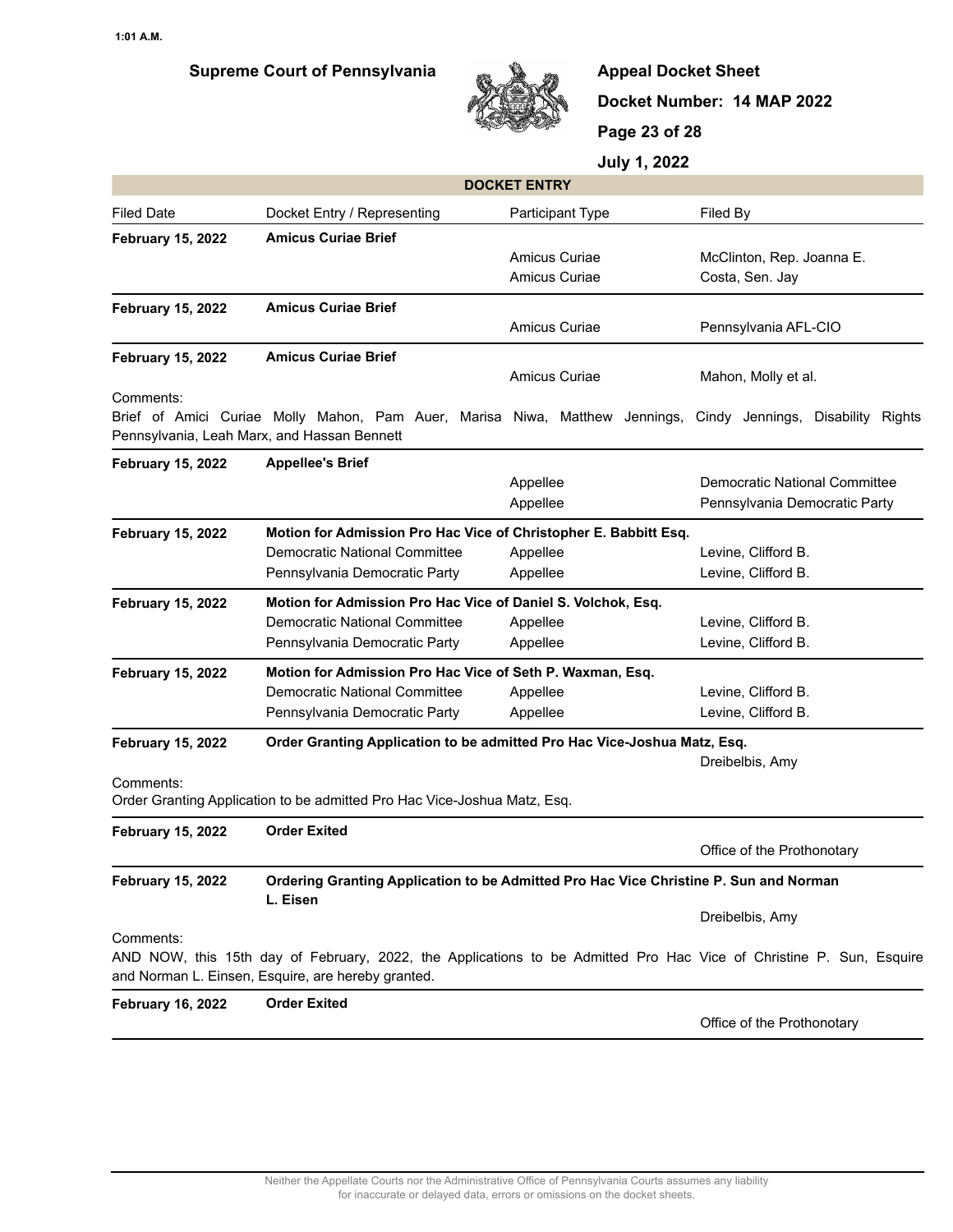

**Appeal Docket Sheet Docket Number: 14 MAP 2022 Page 24 of 28**

| <b>DOCKET ENTRY</b>      |                                                                                                  |                  |                                                                                                                   |  |
|--------------------------|--------------------------------------------------------------------------------------------------|------------------|-------------------------------------------------------------------------------------------------------------------|--|
| Filed Date               | Docket Entry / Representing                                                                      | Participant Type | Filed By                                                                                                          |  |
| <b>February 16, 2022</b> | No Answer Letter to Motion for Admission Pro Hac Vice of Daniel S. Volchok, Esq.                 |                  |                                                                                                                   |  |
|                          |                                                                                                  | Appellee         | <b>Butler County Republican</b><br>Committee                                                                      |  |
|                          |                                                                                                  | Appellee         | Washington County Republican<br>Committee                                                                         |  |
|                          |                                                                                                  | Appellee         | York County Republican<br>Committee                                                                               |  |
| <b>February 16, 2022</b> | No Answer Letter to Motion for Admission Pro Hac Vice of Seth P. Waxman, Esq.                    |                  |                                                                                                                   |  |
|                          |                                                                                                  | Appellee         | <b>Butler County Republican</b><br>Committee                                                                      |  |
|                          |                                                                                                  | Appellee         | Washington County Republican<br>Committee                                                                         |  |
|                          |                                                                                                  | Appellee         | York County Republican<br>Committee                                                                               |  |
| <b>February 16, 2022</b> | No Answer Letter to Motion for Admission Pro Hac Vice of Christopher E. Babbitt Esq.             |                  |                                                                                                                   |  |
|                          |                                                                                                  | Appellee         | <b>Butler County Republican</b><br>Committee                                                                      |  |
|                          |                                                                                                  | Appellee         | Washington County Republican<br>Committee                                                                         |  |
|                          |                                                                                                  | Appellee         | York County Republican<br>Committee                                                                               |  |
| <b>February 16, 2022</b> | No Answer letter to Motion for Admission Pro Hac Vice for attorneys Babbitt, Volchok &<br>Waxman |                  |                                                                                                                   |  |
|                          |                                                                                                  | Appellee         | Bonner, Timothy R. et al.                                                                                         |  |
| <b>February 17, 2022</b> | No Answer letter to Motion for Admission Pro Hac Vice for attorneys Babbitt, Volchok &<br>Waxman |                  |                                                                                                                   |  |
|                          |                                                                                                  | Appellee         | McLinko, Doug                                                                                                     |  |
| <b>February 17, 2022</b> | No Answer letter to Motion for Admission Pro Hac Vice for attorneys Babbitt, Volchok &<br>Waxman |                  |                                                                                                                   |  |
|                          |                                                                                                  | Appellant        | Commonwealth, Dept. of State                                                                                      |  |
|                          |                                                                                                  | Appellant        | Chapman, Leigh M.                                                                                                 |  |
| <b>February 17, 2022</b> | Ordering Granting Applications to be Admitted Pro Hac Vice of attys. Babbitt, Volchok,<br>Waxman |                  |                                                                                                                   |  |
|                          |                                                                                                  |                  | Dreibelbis, Amy                                                                                                   |  |
| Comments:                | Esquire, Daniel S. Volchok, Esquire, and Seth P. Waxman, Esquire, are hereby granted.            |                  | AND NOW, this 17th day of February, 2022, the Applications to be Admitted Pro Hac Vice of Christopher E. Babbitt, |  |
| <b>February 17, 2022</b> | <b>Order Exited</b>                                                                              |                  | Office of the Prothonotary                                                                                        |  |
|                          |                                                                                                  |                  |                                                                                                                   |  |
| <b>February 22, 2022</b> | <b>Praecipe for Appearance</b><br>McLinko, Doug                                                  | Appellee         | Zimolong, Walter S., III                                                                                          |  |
|                          | McLinko, Doug                                                                                    | Appellee         | Dimino, Michael Richard                                                                                           |  |
|                          |                                                                                                  |                  |                                                                                                                   |  |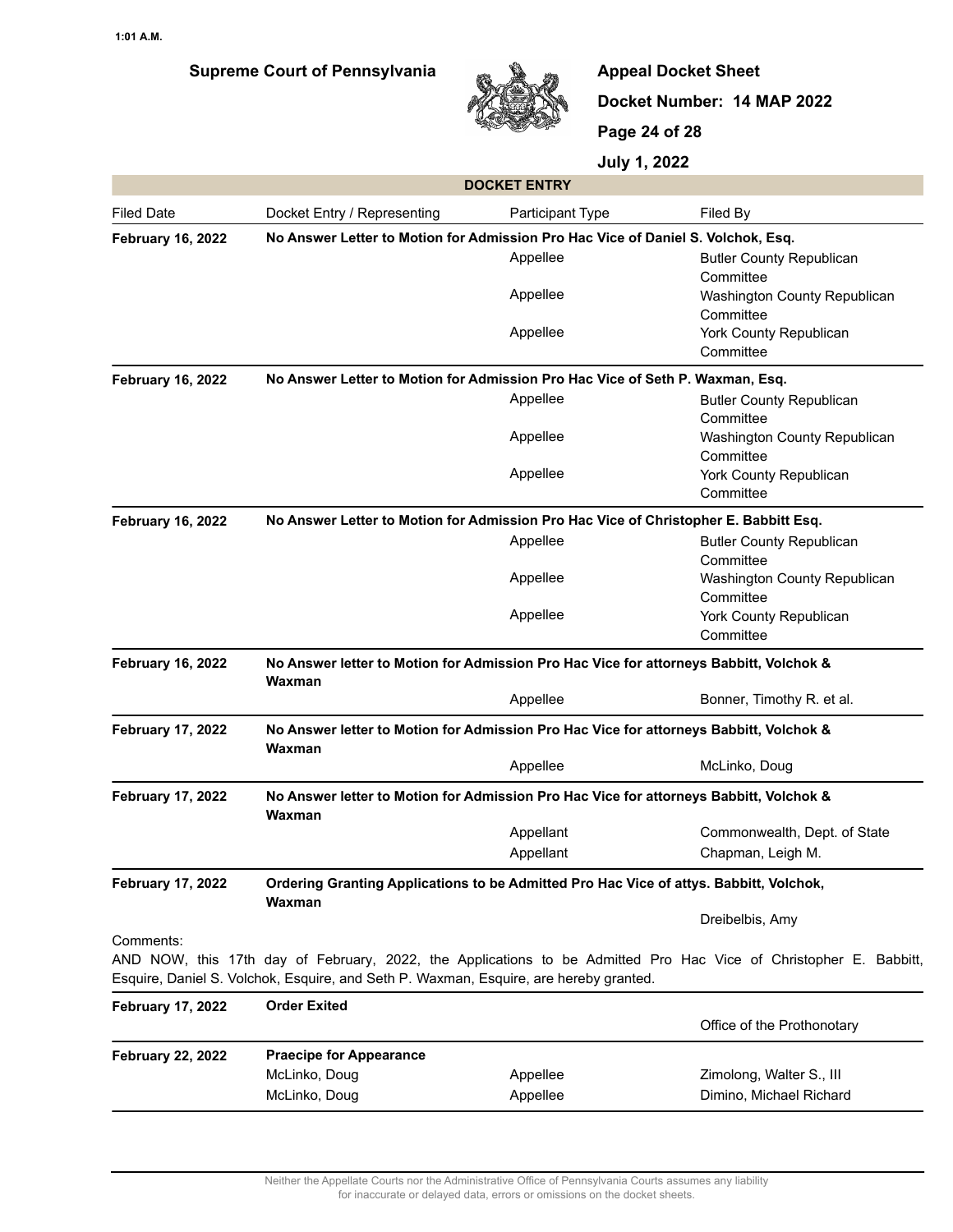

**Appeal Docket Sheet Docket Number: 14 MAP 2022 Page 25 of 28**

**July 1, 2022**

| <b>DOCKET ENTRY</b>                                                                         |                                                                                                   |                      |                                              |  |  |
|---------------------------------------------------------------------------------------------|---------------------------------------------------------------------------------------------------|----------------------|----------------------------------------------|--|--|
| <b>Filed Date</b>                                                                           | Docket Entry / Representing                                                                       | Participant Type     | Filed By                                     |  |  |
| <b>Emergency Application to Reinstate Automatic Supersedeas</b><br><b>February 24, 2022</b> |                                                                                                   |                      |                                              |  |  |
|                                                                                             |                                                                                                   | Appellant            | Commonwealth, Dept. of State                 |  |  |
|                                                                                             |                                                                                                   | Appellant            | Chapman, Leigh M.                            |  |  |
| <b>February 24, 2022</b>                                                                    | <b>Amicus Curiae Brief</b>                                                                        |                      |                                              |  |  |
|                                                                                             |                                                                                                   | Amicus Curiae        | America First Policy Institute<br>(AFPI)     |  |  |
| <b>February 25, 2022</b>                                                                    | No Answer Letter in Support of Emergency Application to Reinstate Automatic<br><b>Supersedeas</b> |                      |                                              |  |  |
|                                                                                             |                                                                                                   | Appellee             | Democratic National Committee                |  |  |
|                                                                                             |                                                                                                   | Appellee             | Pennsylvania Democratic Party                |  |  |
| <b>February 25, 2022</b>                                                                    | <b>Amicus Curiae Brief</b>                                                                        |                      |                                              |  |  |
|                                                                                             |                                                                                                   | Amicus Curiae        | Landmark Legal Foundation                    |  |  |
| <b>February 25, 2022</b>                                                                    | <b>Praecipe for Appearance</b>                                                                    |                      |                                              |  |  |
|                                                                                             | Chapman, Leigh M.                                                                                 | Appellant            | Delone, John Bartley                         |  |  |
|                                                                                             | Commonwealth, Dept. of State                                                                      | Appellant            | Delone, John Bartley                         |  |  |
| <b>February 25, 2022</b>                                                                    | <b>Designated Appellees' Brief (Amended)</b>                                                      |                      |                                              |  |  |
|                                                                                             |                                                                                                   | Appellee             | <b>Butler County Republican</b><br>Committee |  |  |
|                                                                                             |                                                                                                   | Appellee             | Washington County Republican<br>Committee    |  |  |
|                                                                                             |                                                                                                   | Appellee             | York County Republican<br>Committee          |  |  |
| Comments:<br>Brief was amended per 3-2-22 order                                             |                                                                                                   |                      |                                              |  |  |
| <b>February 25, 2022</b>                                                                    | <b>Designated Appellee's Brief</b>                                                                |                      |                                              |  |  |
|                                                                                             |                                                                                                   | Appellee             | McLinko, Doug                                |  |  |
| <b>February 25, 2022</b>                                                                    | Joint Answer to Emergency Application to Reinstate Automatic Supersedeas                          |                      |                                              |  |  |
|                                                                                             |                                                                                                   | Appellee             | McLinko, Doug                                |  |  |
|                                                                                             |                                                                                                   | Appellee             | <b>Butler County Republican</b><br>Committee |  |  |
|                                                                                             |                                                                                                   | Appellee             | Washington County Republican                 |  |  |
|                                                                                             |                                                                                                   |                      | Committee                                    |  |  |
|                                                                                             |                                                                                                   | Appellee             | York County Republican<br>Committee          |  |  |
|                                                                                             |                                                                                                   | Appellee             | Bonner, Timothy R. et al.                    |  |  |
| <b>February 25, 2022</b>                                                                    | <b>Amicus Curiae Brief</b>                                                                        |                      |                                              |  |  |
|                                                                                             |                                                                                                   | <b>Amicus Curiae</b> | Citizens United, Citizens United             |  |  |
|                                                                                             |                                                                                                   |                      | Foundation & Presidential                    |  |  |
|                                                                                             |                                                                                                   |                      | Coalition, LLC                               |  |  |
| <b>February 25, 2022</b>                                                                    | <b>Amicus Curiae Brief</b>                                                                        |                      |                                              |  |  |
|                                                                                             |                                                                                                   | Amicus Curiae        | <b>Honest Elections Project</b>              |  |  |
| <b>February 25, 2022</b>                                                                    | <b>Designated Appellee's Brief</b>                                                                |                      |                                              |  |  |
|                                                                                             |                                                                                                   | Appellee             | Bonner, Timothy R. et al.                    |  |  |

Neither the Appellate Courts nor the Administrative Office of Pennsylvania Courts assumes any liability for inaccurate or delayed data, errors or omissions on the docket sheets.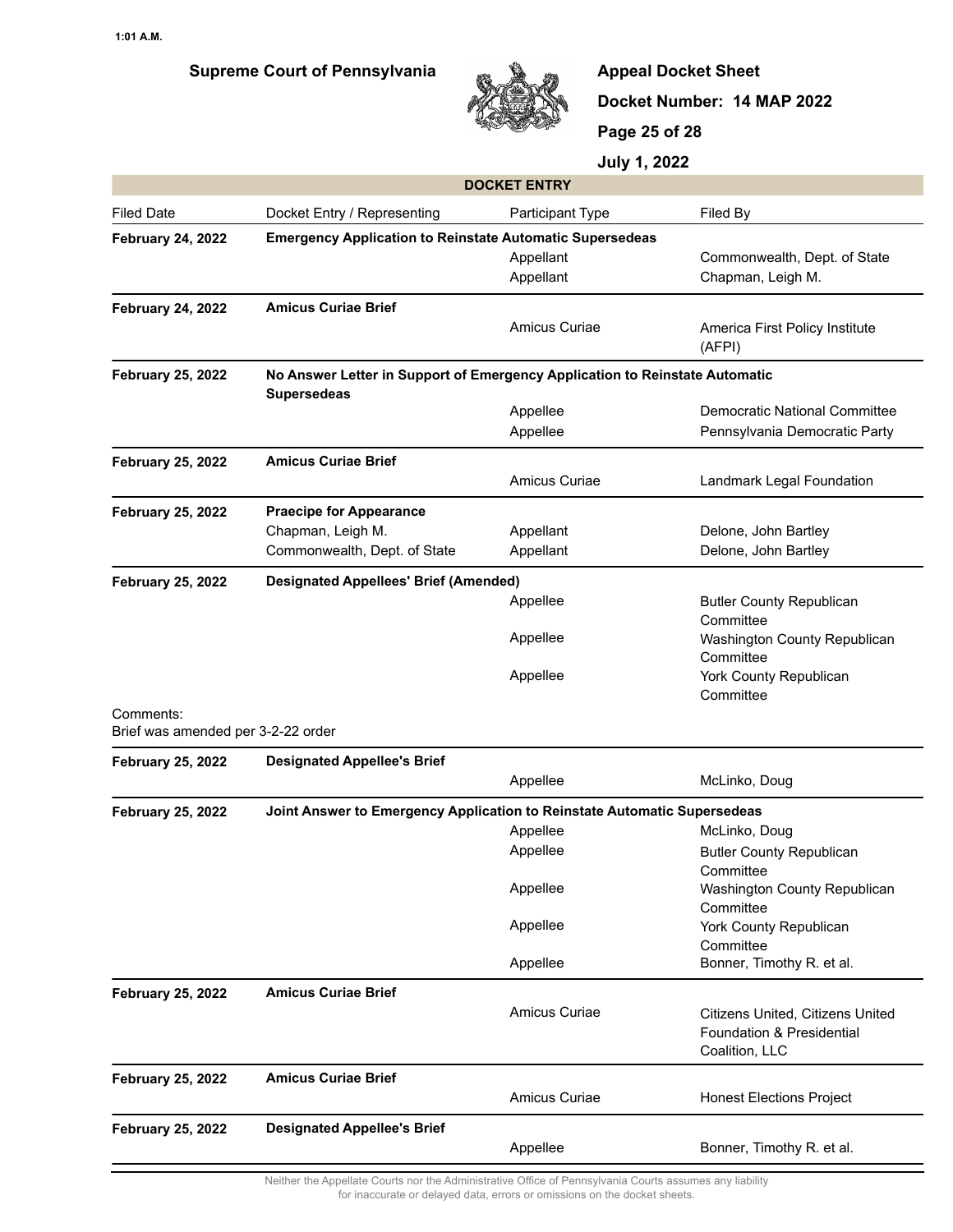

**Appeal Docket Sheet Docket Number: 14 MAP 2022 Page 26 of 28**

|                                             |                                                                                                   | <b>DOCKET ENTRY</b>    |                                                                                                                                                          |  |  |
|---------------------------------------------|---------------------------------------------------------------------------------------------------|------------------------|----------------------------------------------------------------------------------------------------------------------------------------------------------|--|--|
| <b>Filed Date</b>                           | Docket Entry / Representing                                                                       | Participant Type       | Filed By                                                                                                                                                 |  |  |
| <b>February 28, 2022</b>                    | Application for Leave to file Amended Brief                                                       |                        |                                                                                                                                                          |  |  |
|                                             |                                                                                                   | Appellee               | <b>Butler County Republican</b><br>Committee                                                                                                             |  |  |
|                                             |                                                                                                   | Appellee               | Washington County Republican<br>Committee                                                                                                                |  |  |
|                                             |                                                                                                   | Appellee               | York County Republican<br>Committee                                                                                                                      |  |  |
| <b>February 28, 2022</b>                    | No Answer Letter to Application for Leave to file Amended Brief                                   |                        |                                                                                                                                                          |  |  |
|                                             |                                                                                                   | Appellee               | Bonner, Timothy R. et al.                                                                                                                                |  |  |
| March 1, 2022                               | <b>Answer to Application for Relief</b>                                                           |                        |                                                                                                                                                          |  |  |
|                                             |                                                                                                   | Appellant              | Commonwealth, Dept. of State                                                                                                                             |  |  |
|                                             |                                                                                                   | Appellant              | Chapman, Leigh M.                                                                                                                                        |  |  |
| March 1, 2022                               | Order Granting Emergency Application to Reinstate Automatic Supersedeas                           |                        |                                                                                                                                                          |  |  |
|                                             |                                                                                                   |                        | Per Curiam                                                                                                                                               |  |  |
|                                             | Application to Terminate (Eliminate) Automatic Stay is hereby VACATED.                            |                        | AND NOW, this 1st day of March, 2022, the order of the Commonwealth Court dated February 16, 2022 granting the<br>The Emergency Application to Reinstate |  |  |
| effect pending further order of this Court. |                                                                                                   |                        | Automatic Supersedeas as Pursuant to Rule 1736 is hereby GRANTED and the automatic supersedeas shall remain in                                           |  |  |
| March 1, 2022                               | <b>Order Exited</b>                                                                               |                        | Office of the Prothonotary                                                                                                                               |  |  |
| March 2, 2022                               | Order Granting Application for Leave to file Amended Brief                                        |                        |                                                                                                                                                          |  |  |
|                                             |                                                                                                   |                        | Per Curiam                                                                                                                                               |  |  |
| Comments:                                   | AND NOW, this 2nd day of March, 2022, the Application for Leave to File Amended Brief is GRANTED. |                        |                                                                                                                                                          |  |  |
| March 2, 2022                               | <b>Order Exited</b>                                                                               |                        |                                                                                                                                                          |  |  |
|                                             |                                                                                                   |                        | Office of the Prothonotary                                                                                                                               |  |  |
| March 2, 2022                               | <b>Appellee's Reply Brief</b>                                                                     |                        |                                                                                                                                                          |  |  |
|                                             |                                                                                                   | Appellee               | Bonner, Timothy R. et al.                                                                                                                                |  |  |
| March 2, 2022                               | <b>Appellee's Reply Brief</b>                                                                     |                        |                                                                                                                                                          |  |  |
|                                             |                                                                                                   | Appellee               | Democratic National Committee                                                                                                                            |  |  |
|                                             |                                                                                                   | Appellee               | Pennsylvania Democratic Party                                                                                                                            |  |  |
| March 2, 2022                               | <b>Designated Appellee's Reply Brief</b>                                                          |                        |                                                                                                                                                          |  |  |
|                                             |                                                                                                   | Appellant              | Commonwealth, Dept. of State                                                                                                                             |  |  |
|                                             |                                                                                                   | Appellant              | Chapman, Leigh M.                                                                                                                                        |  |  |
| March 3, 2022                               | Appellant's Application for Enlargement of Word Limit for Reply Brief                             |                        |                                                                                                                                                          |  |  |
|                                             |                                                                                                   | Appellant<br>Appellant | Commonwealth, Dept. of State<br>Chapman, Leigh M.                                                                                                        |  |  |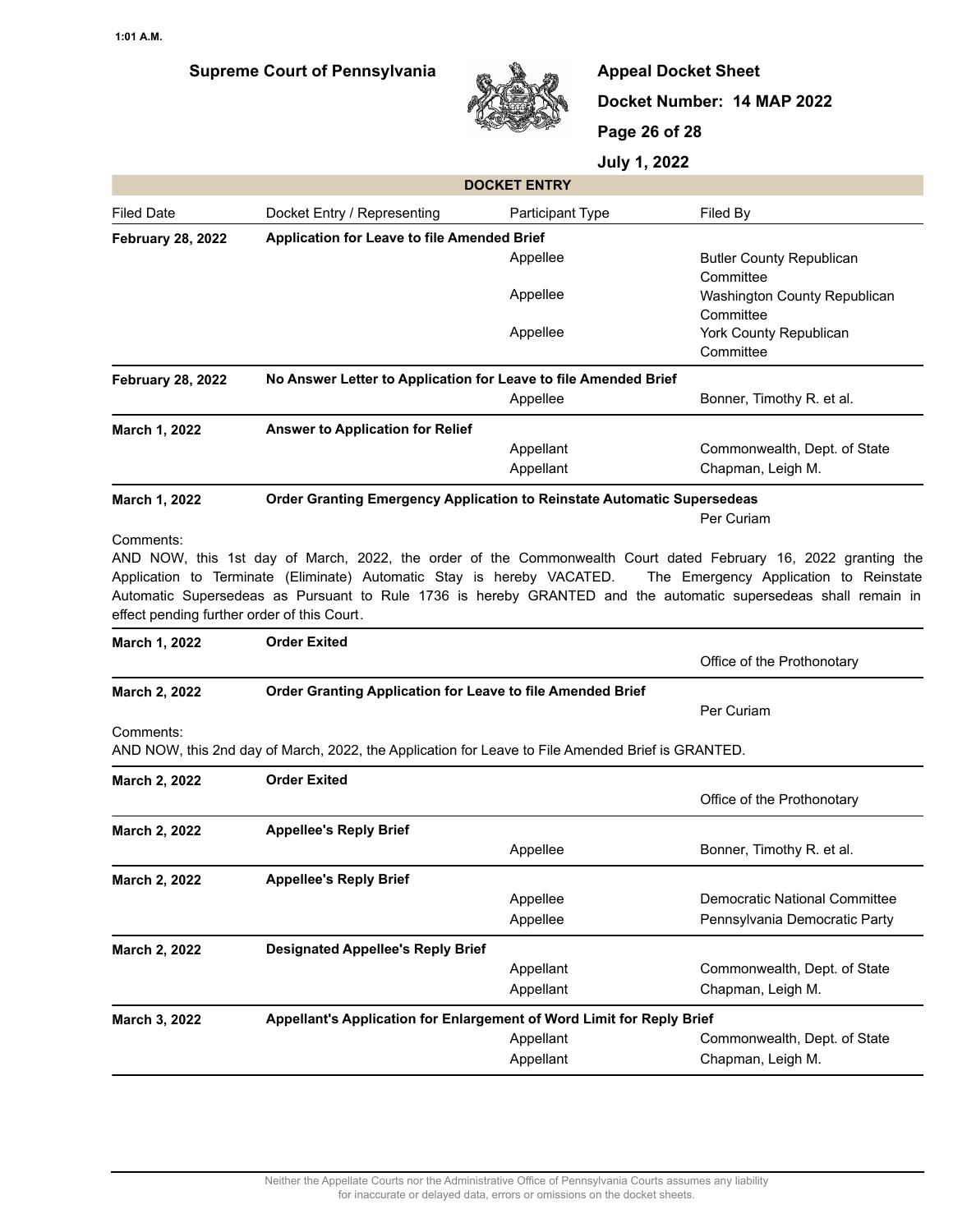

**Appeal Docket Sheet Docket Number: 14 MAP 2022 Page 27 of 28**

**July 1, 2022**

| <b>DOCKET ENTRY</b>                                                          |                                                                                                          |                         |                            |  |  |
|------------------------------------------------------------------------------|----------------------------------------------------------------------------------------------------------|-------------------------|----------------------------|--|--|
| <b>Filed Date</b>                                                            | Docket Entry / Representing                                                                              | <b>Participant Type</b> | Filed By                   |  |  |
| March 3, 2022                                                                | <b>Order Granting Application for Relief</b>                                                             |                         |                            |  |  |
|                                                                              |                                                                                                          |                         | Dreibelbis, Amy            |  |  |
| Comments:                                                                    |                                                                                                          |                         |                            |  |  |
|                                                                              | AND NOW, this 3rd day of March, 2022, the Department of State and Acting Secretary of the Commonwealth's |                         |                            |  |  |
| Application for Enlargement of Word Limit for Reply Brief is hereby granted. |                                                                                                          |                         |                            |  |  |
| March 3, 2022                                                                | <b>Order Exited</b>                                                                                      |                         |                            |  |  |
|                                                                              |                                                                                                          |                         | Office of the Prothonotary |  |  |

| March 4, 2022  | <b>Notice of Disclosure</b>                  |               |                         |  |
|----------------|----------------------------------------------|---------------|-------------------------|--|
|                |                                              |               | Brobson, P. Kevin       |  |
| March 4, 2022  | <b>Praecipe for Appearance</b>               |               |                         |  |
|                | Chapman, Leigh M.                            | Appellant     | Rice, Caroline Layne    |  |
|                | Commonwealth, Dept. of State                 | Appellant     | Rice, Caroline Layne    |  |
| March 8, 2022  | <b>Argued</b>                                |               |                         |  |
|                | Chapman, Leigh M.                            | Appellant     | Wiygul, Robert Andrew   |  |
|                | Commonwealth, Dept. of State                 | Appellant     | Wiygul, Robert Andrew   |  |
|                | McLinko, Doug                                | Appellee      | Dimino, Michael Richard |  |
|                | York County Republican<br>Committee          | Appellee      | King, Thomas W., III    |  |
|                | <b>Butler County Republican</b><br>Committee | Appellee      | King, Thomas W., III    |  |
|                | Washington County Republican<br>Committee    | Appellee      | King, Thomas W., III    |  |
|                | Moul, Dan                                    | Appellee      | Teufel, Gregory Hugh    |  |
|                | Brooks, Robert                               | Appellee      | Teufel, Gregory Hugh    |  |
|                | Rapp, Kathy L.                               | Appellee      | Teufel, Gregory Hugh    |  |
|                | Maloney, David                               | Appellee      | Teufel, Gregory Hugh    |  |
|                | Gleim, Barbara                               | Appellee      | Teufel, Gregory Hugh    |  |
|                | Keefer, Dawn W.                              | Appellee      | Teufel, Gregory Hugh    |  |
|                | Ryan, Francis X.                             | Appellee      | Teufel, Gregory Hugh    |  |
|                | Jones, Michael P.                            | Appellee      | Teufel, Gregory Hugh    |  |
|                | Jozwiak, Barry J.                            | Appellee      | Teufel, Gregory Hugh    |  |
|                | Bonner, Timothy R.                           | Appellee      | Teufel, Gregory Hugh    |  |
|                | Cook, Donald "Bud"                           | Appellee      | Teufel, Gregory Hugh    |  |
|                | Zimmerman, David H.                          | Appellee      | Teufel, Gregory Hugh    |  |
|                | Bernstine, Aaron J.                          | Appellee      | Teufel, Gregory Hugh    |  |
|                | Twardzik, Timothy F.                         | Appellee      | Teufel, Gregory Hugh    |  |
|                | Bonner, Timothy R.                           | Amicus Curiae | Teufel, Gregory Hugh    |  |
|                | Bonner, Timothy R. et al.                    | Appellee      | Teufel, Gregory Hugh    |  |
|                | <b>Democratic National Committee</b>         | Appellee      | Waxman, Seth P.         |  |
|                | Pennsylvania Democratic Party                | Appellee      | Waxman, Seth P.         |  |
| March 10, 2022 | <b>Notice of Disclosure</b>                  |               |                         |  |
|                |                                              |               | Brobson, P. Kevin       |  |

Neither the Appellate Courts nor the Administrative Office of Pennsylvania Courts assumes any liability for inaccurate or delayed data, errors or omissions on the docket sheets.